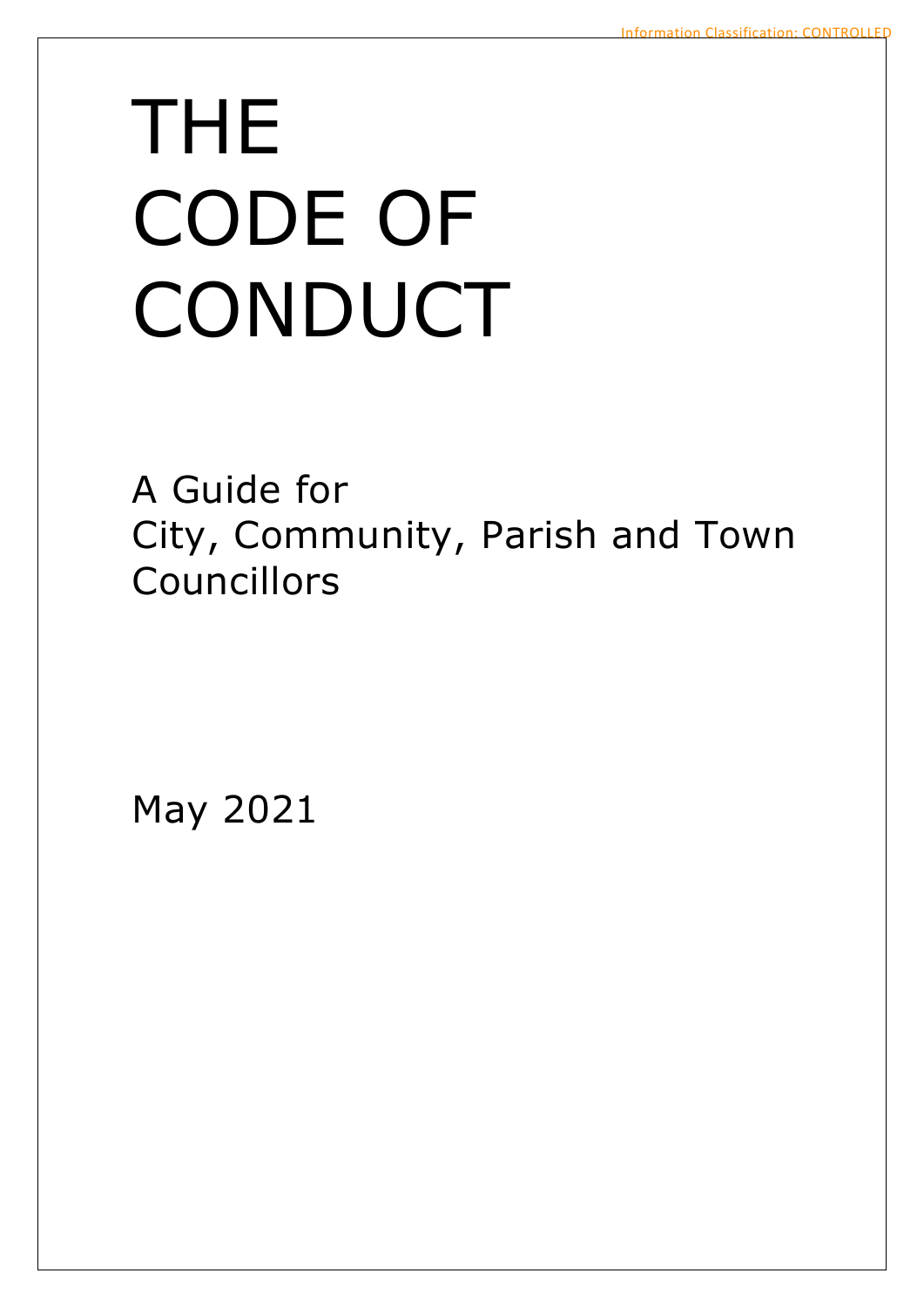# **Contents**

#### **Chapter 1**

Introduction The Code of Conduct Ten General Principles of Public Life Deciding when the Code of Conduct applies to you

#### **Chapter 2**

General obligations under the Code of Conduct Treating others with respect Unlawful discrimination Bullying and harassment Intimidation Failure to promote and maintain high standards of conduct Gifts and hospitality Compromising the impartiality of officers of the authority Disclosing confidential information Preventing access to information Disrepute Using your position improperly Using resources for proper purposes only Considering advice provided to you Giving reasons for your decisions Participation at Overview and Scrutiny meetings Co-operating with investigations **Training** 

#### **Chapter 3 – Interests**

The requirement to register your interests Participation at meetings Paragraph 5A - Disclosable pecuniary interests Paragraph 5B - Non-registerable interests How does this affect me

#### **Chapter 4 – Sensitive interests**

**Chapter 5 – Dispensations**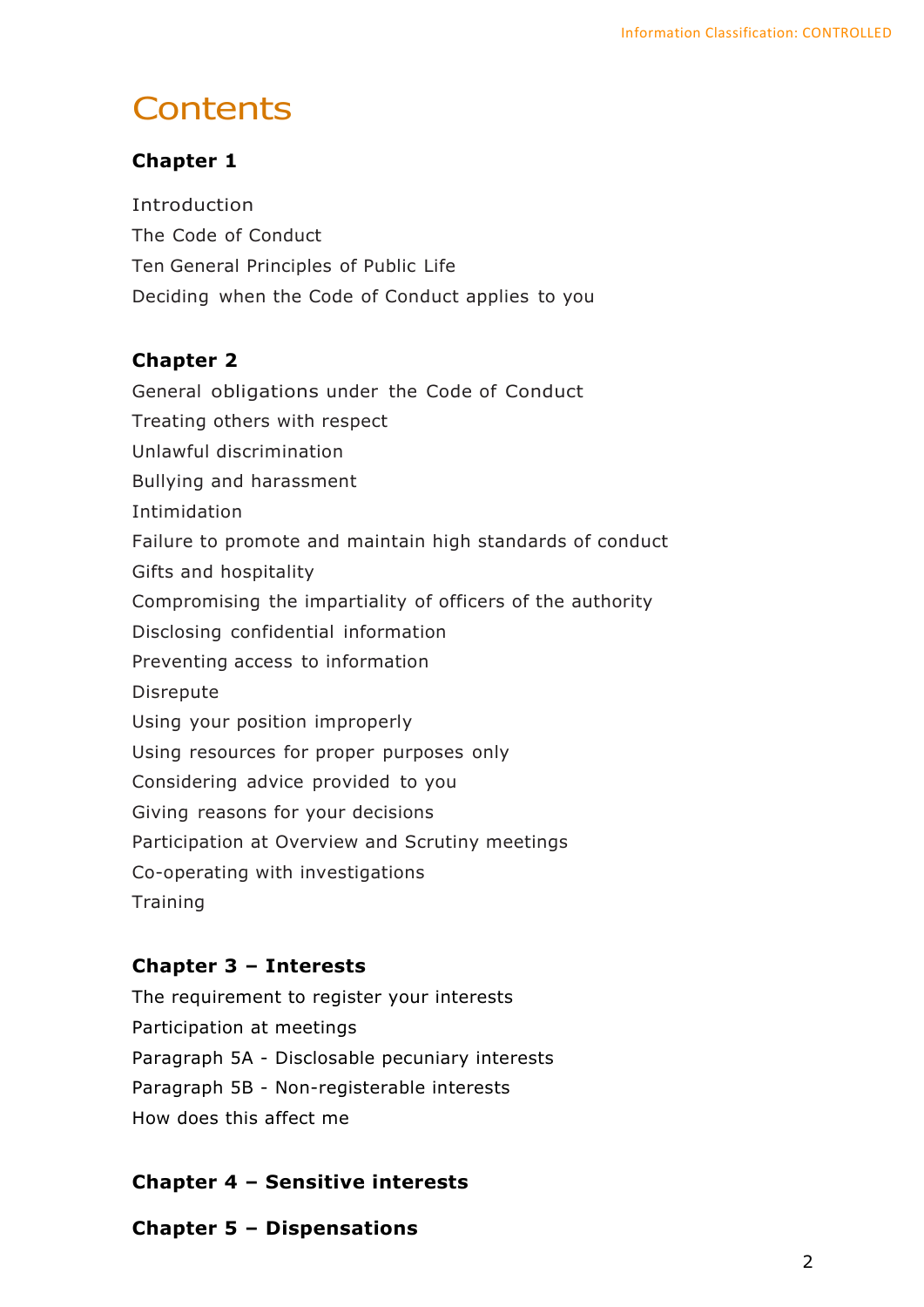# **1 Introduction**

# The Code of Conduct

On 1 July 2012 The Localism Act 2011, and Regulations made under it, brought about the removal of the statutory Code of Conduct. This was replaced by a requirement in the Act for each Council to maintain high standards of conduct and to adopt a code that deals with the conduct of members and co-opted members when they are acting in that capacity.

As a result of these changes Cornwall Council adopted a Code of Conduct in March 2021. In discussions with the Cornwall Association of Local Councils this Code was adapted to meet the needs of the City, Community, Town and Parish Councils in Cornwall and is recommended to them for adoption.

This guidance relates to the amended Code recommended for adoption by City, Community, Town and Parish Councils in Cornwall after the review in March 2021.

For further information on the Code of Conduct, registering your interests or on this Guidance you should contact:

The Corporate Governance Team c/o Simon Mansell MBE Legal Services County Hall Treyew Road Truro TR1 3AY

01872 322704

[simon.mansell@cornwall.gov.uk](mailto:simon.mansell@cornwall.gov.uk)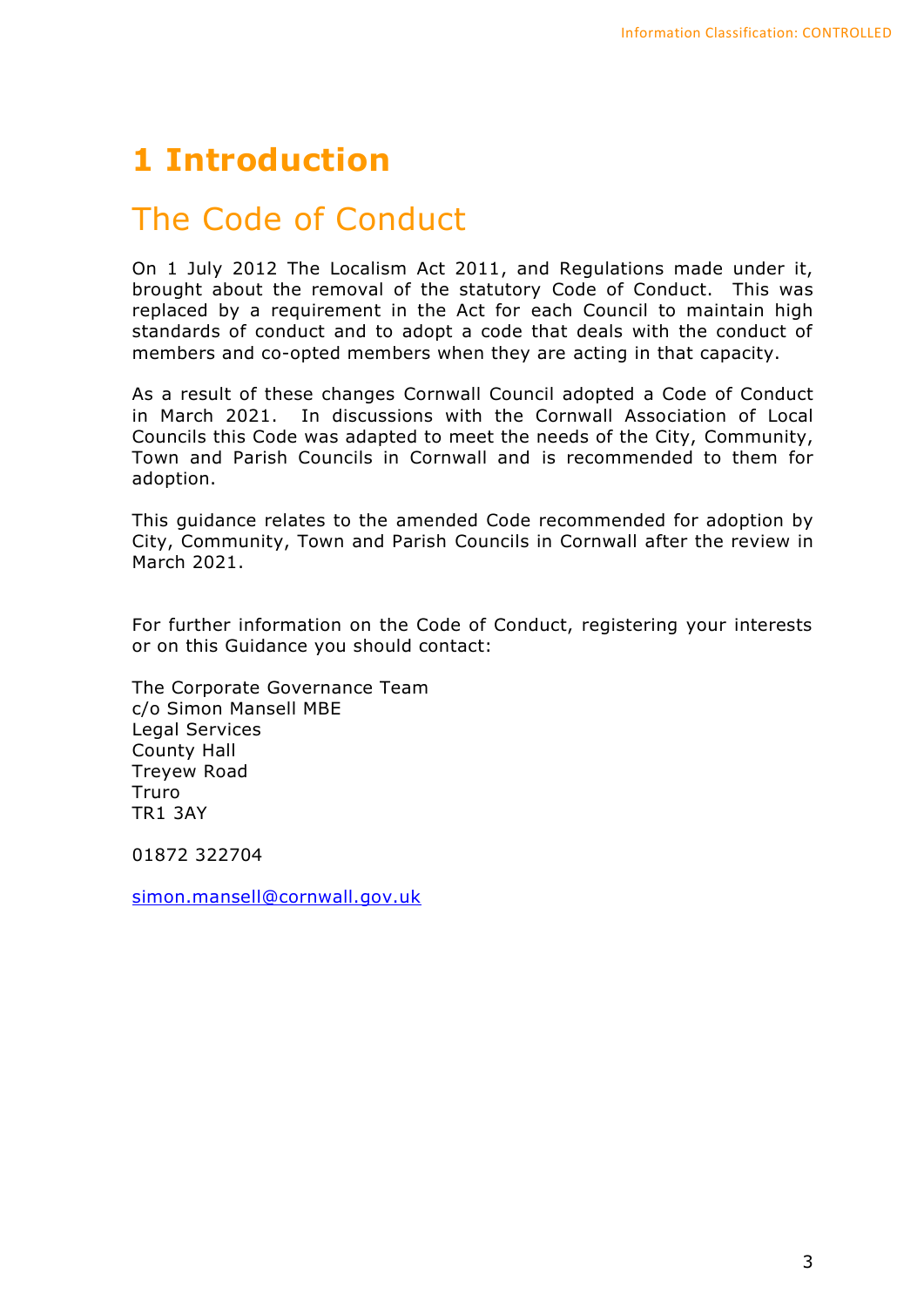# The General Principles of Public Life

The Localism Act 2011 sets out that a relevant authority must adopt a Code and, that in adopting a Code, it is consistent with the seven general principles of public life as are set out in the Act.

When considering the proposed changes to the ethical standards regime the Standards Committee has always been of the opinion that the Ten General Principles of Public Life have served members well and were well understood by members, accordingly the Standards Committee recommended that all ten principles should be included in any future Code.

These ten principles define the standards that members and co-opted members should uphold in their public life and serve as a reminder of the purpose of the Code of Conduct.

While the Code is to be consistent with these principles the principles themselves do not create a statutory obligation for members, nor do they form part of the Code itself. The Code should, however, always be read together with these principles.

While not forming part of the Code you should be aware that a failure to act in accordance with these general principles may amount to a breach of the Code of Conduct. For example, by placing yourself in situations where your honesty and integrity may be questioned, your conduct may be "conduct" which could reasonably be regarded as bringing your office or the Council into disrepute" as stated in paragraph 2.10 of the Code of Conduct.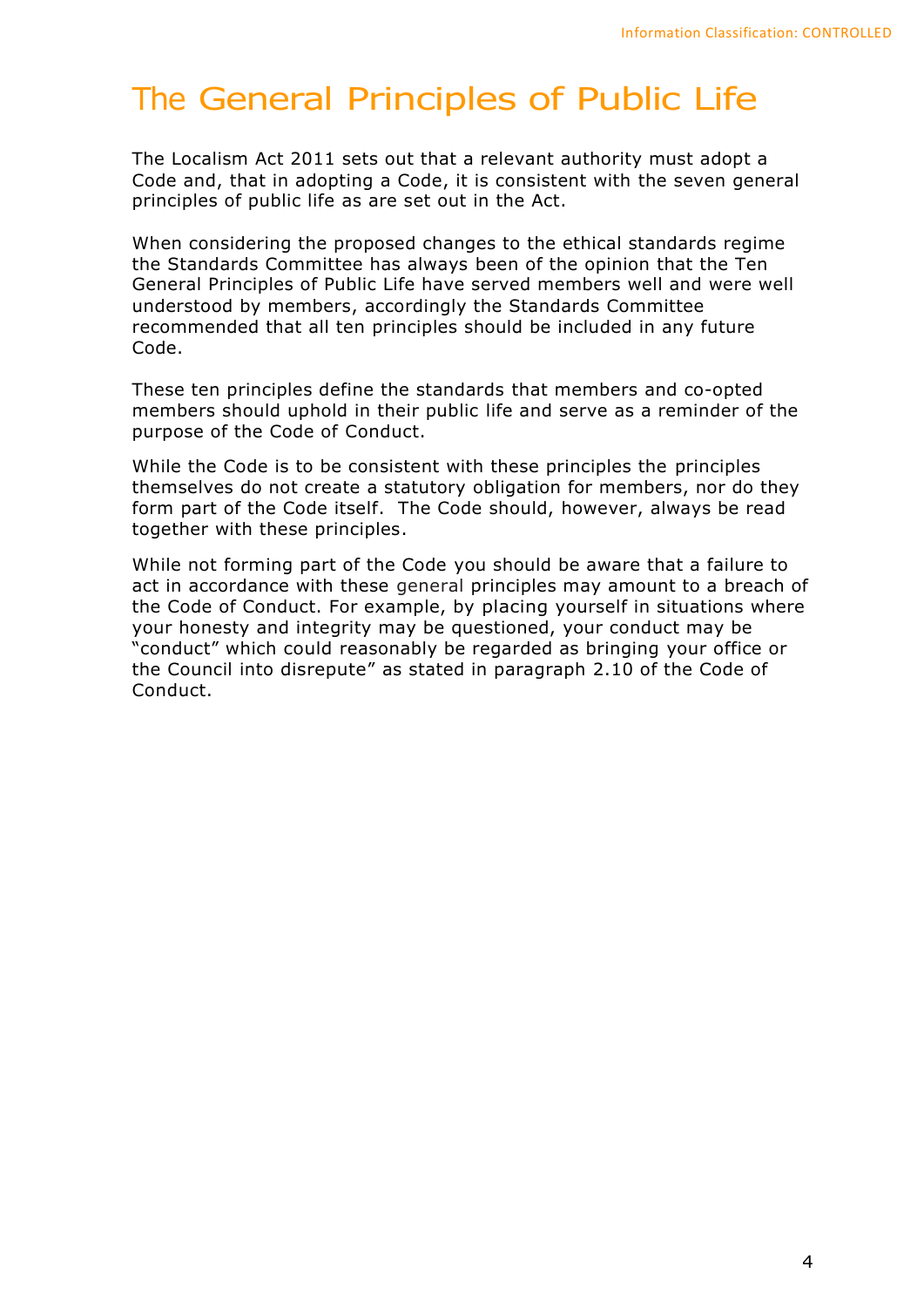# The General Principles of Public Life

**Selflessness** – members should serve only the public interest and should never improperly confer an advantage or disadvantage on any person.

**Honesty and integrity** – members should not place themselves in situations where their honesty and integrity may be questioned, should not behave improperly, and should on all occasions avoid the appearance of such behaviour.

**Objectivity** – members should make decisions on merit, including when making appointments, awarding contracts, or recommending individuals for rewards or benefits.

**Accountability** – members should be accountable to the public for their actions and the manner in which they carry out their responsibilities, and should co-operate fully and honestly with any scrutiny appropriate to their particular office.

**Openness** – members should be as open as possible about their actions and those of their authority, and should be prepared to give reasons for those actions.

**Leadership** – members should promote and support these principles by leadership, and by example, and should act in a way that secures or preserves public confidence.

**Personal judgement** – members may take account of the views of others, including their political groups, but should reach their own conclusions on the issues before them and act in accordance with those conclusions.

**Respect for others** – members should promote equality by not discriminating unlawfully against any person, and by treating people with respect, regardless of their race, age, religion, gender, sexual orientation or disability. They should respect the impartiality and integrity of the authority's statutory officers and its other employees.

**Duty to uphold the law** – members should uphold the law and, on all occasions, act in accordance with the trust that the public is entitled to place in them.

**Stewardship** – members should do whatever they are able to do to ensure that their authorities use their resources prudently, and in accordance with the law.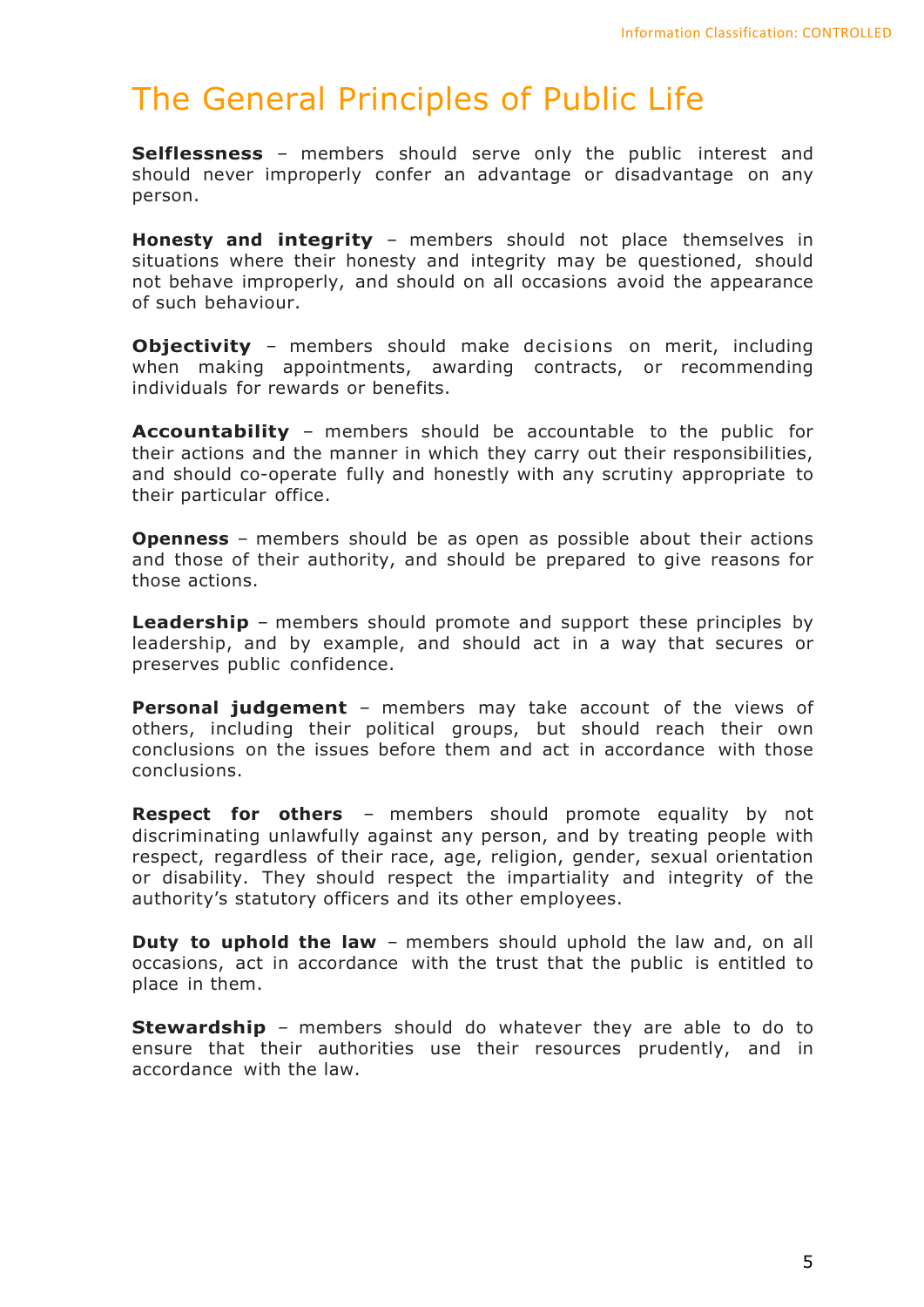# Deciding when the Code of Conduct applies to you

Paragraphs 1.1 – 1.6 of the Code

The Code of Conduct applies to you:

- 1. As a Member of the Council.
- 2. Other than as set in paragraphs 1.5 and 1.6 of the Code you are required to comply with the Code whenever you:
	- a) are conducting the business of the Council, which includes the business of the office to which you have been elected or appointed; or
	- b) act, hold yourself out as acting or conduct yourself in such a way that a third party could reasonably conclude that you are acting as a representative of the Council.

In all cases references to 'official capacity' will be construed accordingly.

In complying with the Code of Conduct:

- 3. If you act as a representative of the Council on another authority which has a Code of Conduct, you must, when acting for that other authority, comply with that other authority's Code of Conduct; or
- 4. If you are acting as a representative of the Council on any other body, you must, when acting for that other body, comply with this Code of Conduct, except insofar as it conflicts with any lawful obligations to which that other body may be subject.

If you are a member of an authority, other than the Council, you must comply with the Code of Conduct which is relevant to the role you are acting in.

As set out above the Code only applies if you are conducting the business of the Council, which includes the business of the office to which you have been elected or appointed or you act, hold yourself out as acting or conduct yourself in such a way that a third party could reasonably conclude that you are acting as a representative of the Council. Accordingly this Code does not apply when you are acting in your private capacity.

If you are a member of a number of authorities and are unsure which Code is applicable to you advice can be sought from your Proper Officer of the Council which is usually the Clerk to the Council.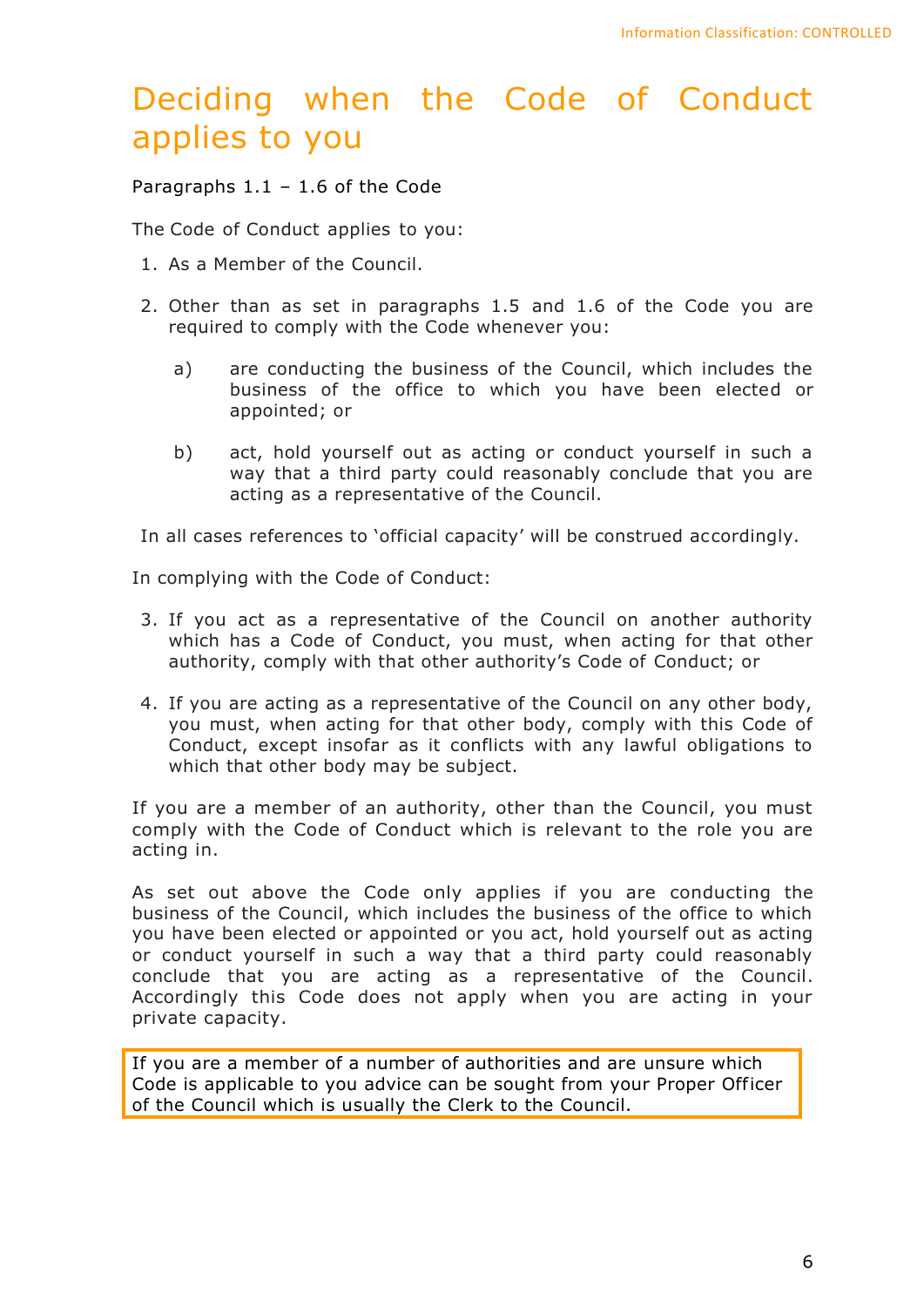# **2. General Obligations under the Code of Conduct**

### Treating others with respect

See Paragraph 2.1

You must treat others with respect.

In politics, even at a local level rival groupings are common, either in formal political parties or more informal alliances. It is expected that each will campaign for their ideas, and they may also seek to discredit the policies and actions of their opponents. Criticism of ideas and opinion is an important part of democratic debate, and does not in itself amount to failing to treat someone with respect.

Ideas and policies may be robustly criticised, but individuals should not be subject to unreasonable or excessive personal attack. This particularly applies to dealing with the public and officers.

Whilst it is acknowledged that some members of the public can make unreasonable demands on members, members should, as far as possible, treat the public courteously and with consideration. Rude and offensive behaviour lowers the public's expectations and confidence in its elected representatives and is a potential breach of the Code.

## Unlawful Discrimination

See Paragraph 2.2

You must not treat others in a way that amounts to or which may be reasonably construed as unlawfully discriminating against them. Equality laws prohibit discrimination on the grounds of sex, race, disability, religion or belief, sexual orientation and age.

The provisions of these laws are complex. In summary, there are four main forms of discrimination:

- Direct discrimination: treating people differently because of their sex, race, disability, religion or belief, sexual orientation or age.
- Indirect discrimination: treatment which does not appear to differentiate between people because of their sex, race, disability, religion or belief, sexual orientation or age, but which disproportionately disadvantages them.
- Harassment: engaging in unwanted conduct on the grounds of sex, race, disability, religion or belief, sexual orientation or age, which has the intention or the effect of violating another person's dignity or creates a hostile, degrading, humiliating or offensive environment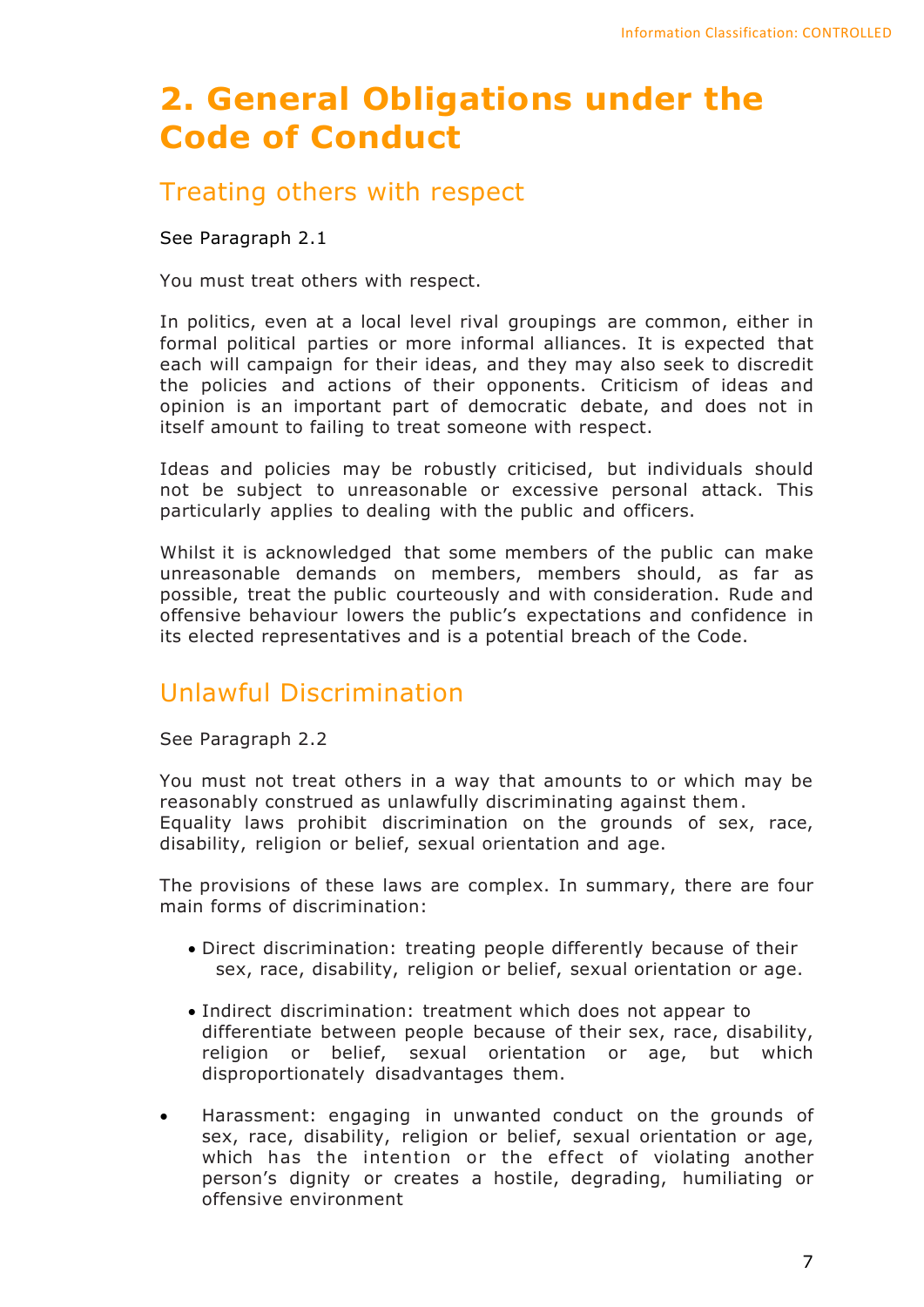• Victimisation: treating a person less favourably because they have complained of discrimination, brought proceedings for discrimination, or been involved in complaining about or bringing proceedings for discrimination.

Equality laws also impose positive duties to eliminate unlawful discrimination and harassment and to promote equality. They also impose specific positive duties on certain authorities.

Accordingly you must not act in a way which may amount to any of the unlawful forms of discrimination as set out above. To do so could result in a complaint being made that you have breached this paragraph of the Code of Conduct

#### Bullying and harassment

See Paragraphs 2.3

You must not bully or harass any person this includes other councillors, council officers or members of the public

Bullying may be characterised as offensive, intimidating, malicious, insulting or humiliating behaviour. Such behaviour may happen once or be part of a pattern of behaviour directed at a weaker person or person over whom you have some actual or perceived influence. Bullying behaviour attempts to undermine an individual or a group of individuals, is detrimental to their confidence and capability, and may adversely affect their health.

Harassment is defined as unwanted behaviour which affects the dignity of individuals or groups. It does not have to be a pattern of persistent behaviour, it can be a single unwanted event. Isolated incidents may be might be considered harassment if the action is demeaning or humiliating.

This can be contrasted with the legitimate challenges which a member can make in challenging policy or scrutinising performance. An example of this would be debates in the chamber about policy, or asking officers to explain the rationale for the professional opinions they have put forward. You are entitled to challenge fellow councillors and officers as to why they hold their views.

It is important that you raise issues about poor performance in the correct way and at the proper forum. However, if your criticism is a personal attack, is unnecessarily protracted or of an offensive nature, you are likely to cross the line of what is acceptable behaviour.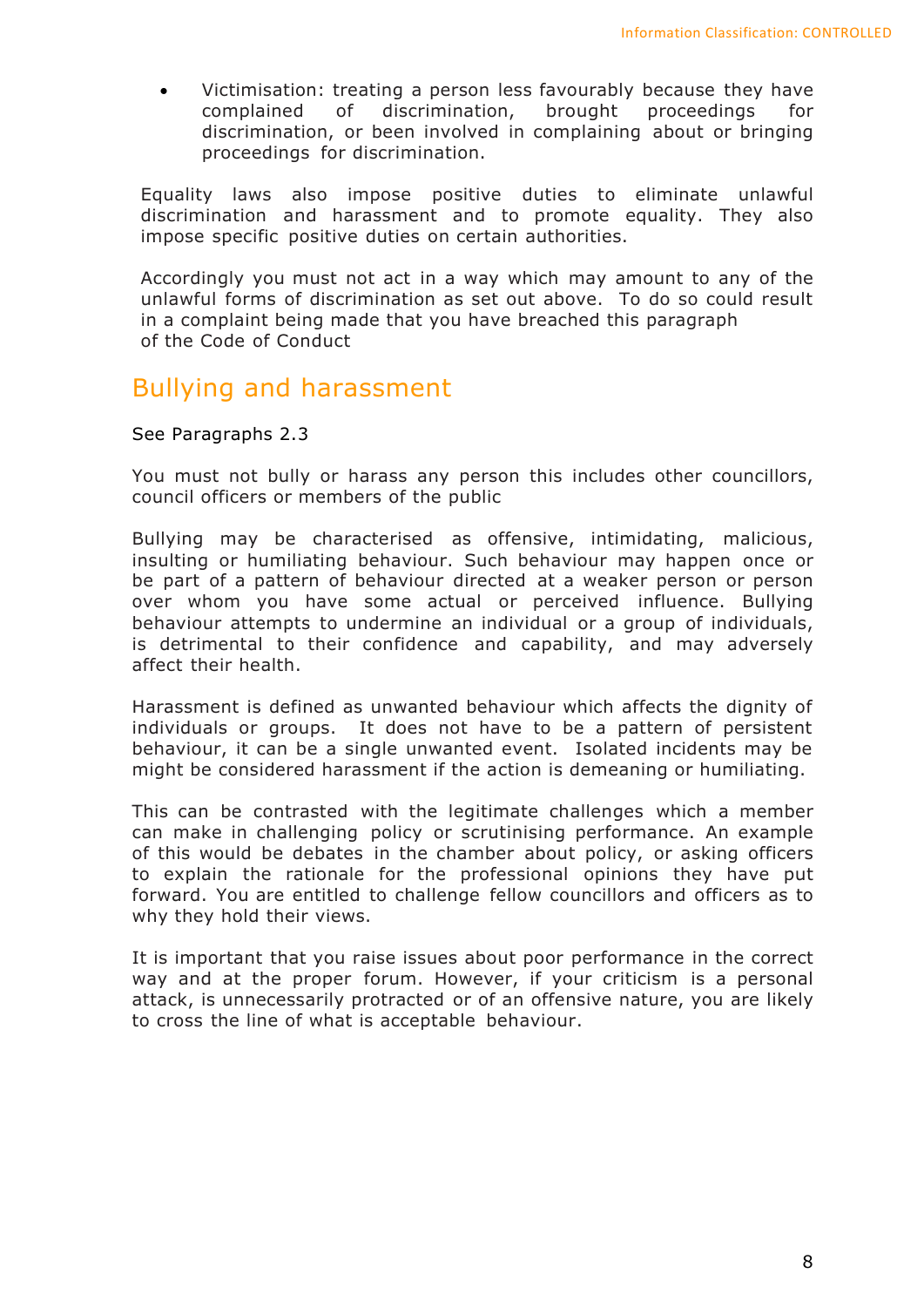## Intimidation

#### See Paragraph 2.4

You must not intimidate or attempt to intimidate others.

You must not intimidate or attempt to intimidate any person including, but not limited to, anyone who is or is likely to be a complainant, a witness, or involved in the administration of any investigation or proceedings relating to a failure to comply with the Code of Conduct.

However much you may be concerned about a matter with which you are involved, it is always wrong to, intimidate or attempt to intimidate any other person who may also be involved.

For example: If you intimidate a witness in an investigation about your conduct, you may find yourself subject to another complaint that you breached this paragraph of the Code of Conduct.

## Failure to promote and maintain high standards of conduct

See Paragraph 2.5

You must not conduct yourself in a manner which is contrary to the Council's duty to promote and maintain high standards of conduct. The Council's duty to promote and maintain high standards of conduct arises under the Localism Act.

While the Council as a whole is charged with this duty, each Member has an obligation to assist the Council in both promoting and maintaining high standards of conduct. If a Member were to prevent the Council from meeting this duty, this paragraph of the Code may have been breached.

## Gifts and Hospitality

See Paragraph 2.6

You must not accept gifts or hospitality that could be seen by the public as likely to influence your judgement in relation to any matter that you deal with in your official capacity. There is no statutory requirement to register or declare any gifts or hospitality which have been offered or received. Your council's code may require you to register any gifts or hospitality offered or received in a Register maintained by the Clerk to your council as a public document.

From time to time Members may be offered gifts by their constituents which are often small tokens of appreciation for a job well done. In the normal course of events acceptance of these gifts by the Member would not be seen by a member of the public as an attempt to influence your opinion.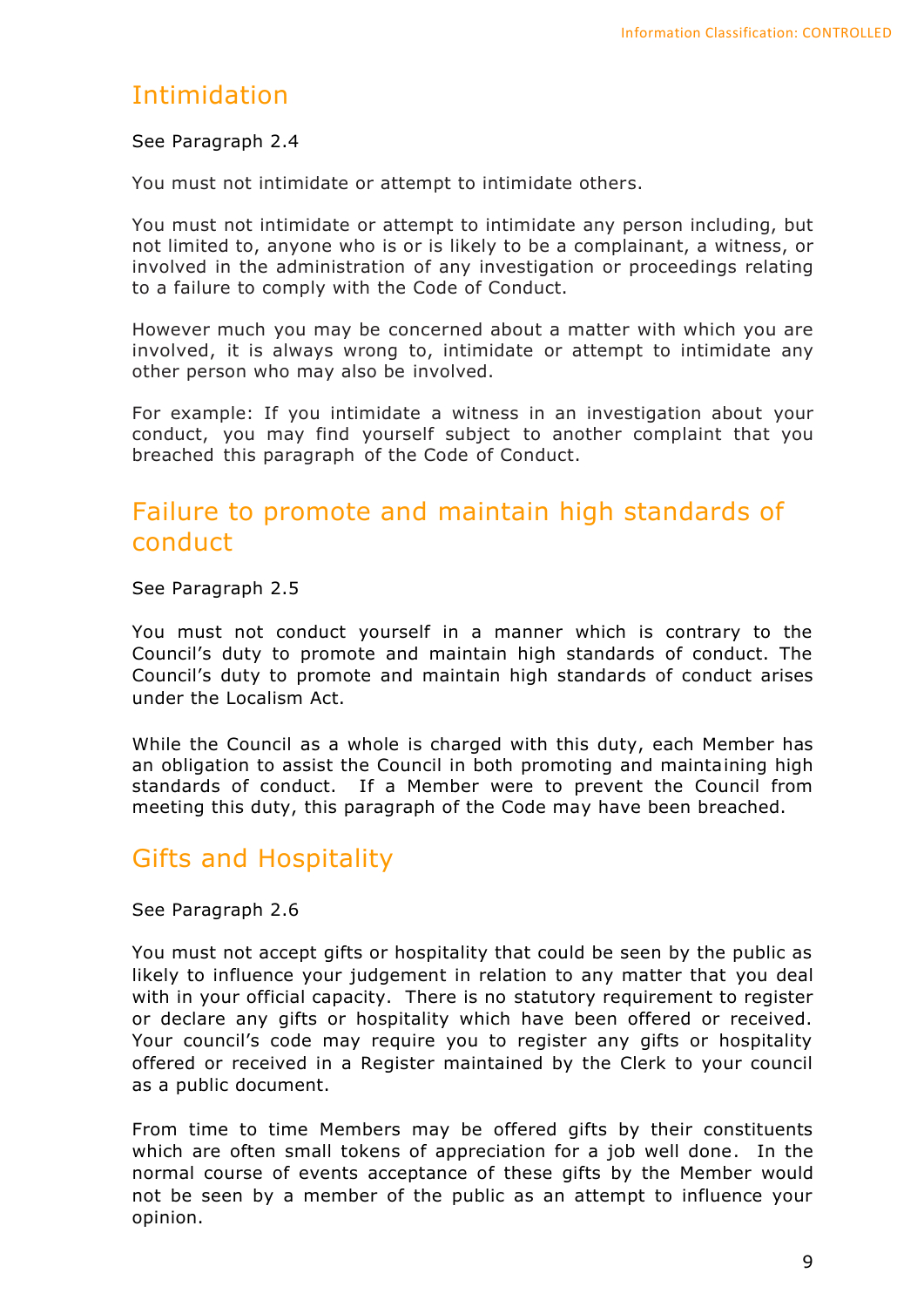However, on occasion larger gifts or corporate hospitality may be offered and it will be for you to consider whether by accepting such a gift it may influence your judgement were you then to deal in your official capacity with any matter related to the person or body that has presented you with the gift.

## Compromising the impartiality of officers of the authority

#### See paragraph 2.7

You must not compromise, or attempt to compromise, the impartiality of anyone who works for, or on behalf of, the authority.

You should not approach or pressure anyone who works for, or on behalf of, the authority to carry out their duties in a biased or partisan way. They must be neutral and should not be coerced or persuaded to act in a way that would undermine their neutrality. For example, you should not get officers to help you prepare party political material, or to help you with matters relating to your private business. You should not provide or offer any incentive or reward in return for acting in a particular way or reaching a particular decision.

Although you can robustly question officers in order to understand, for example, their reasons for proposing to act in a particular way, or the content of a report that they have written, you must not try and force them to act differently, change their advice, or alter the content of that report, if doing so would prejudice their professional integrity.

## Disclosing confidential information

See Paragraph 2.8

You must not disclose confidential information, or information which you believe to be of a confidential nature, except in any of the following circumstances:

- (i) You have the consent of the person authorised to give it;
- (ii) you are required by law to do so;
- (iii) the disclosure is made to a third party for the purposes of obtaining professional advice (for example, your lawyer or other professional adviser) provided that person agrees not to disclose the information to any other person;
- (iv) the disclosure is:
	- a) in the public interest
	- b) made in good faith; and
	- c) in compliance with the reasonable requirements of the authority, which requirements must be demonstrable by reference to an adopted policy, procedure or similar document of the Council or evidenced by advice provided by the Monitoring Officer or his nominee.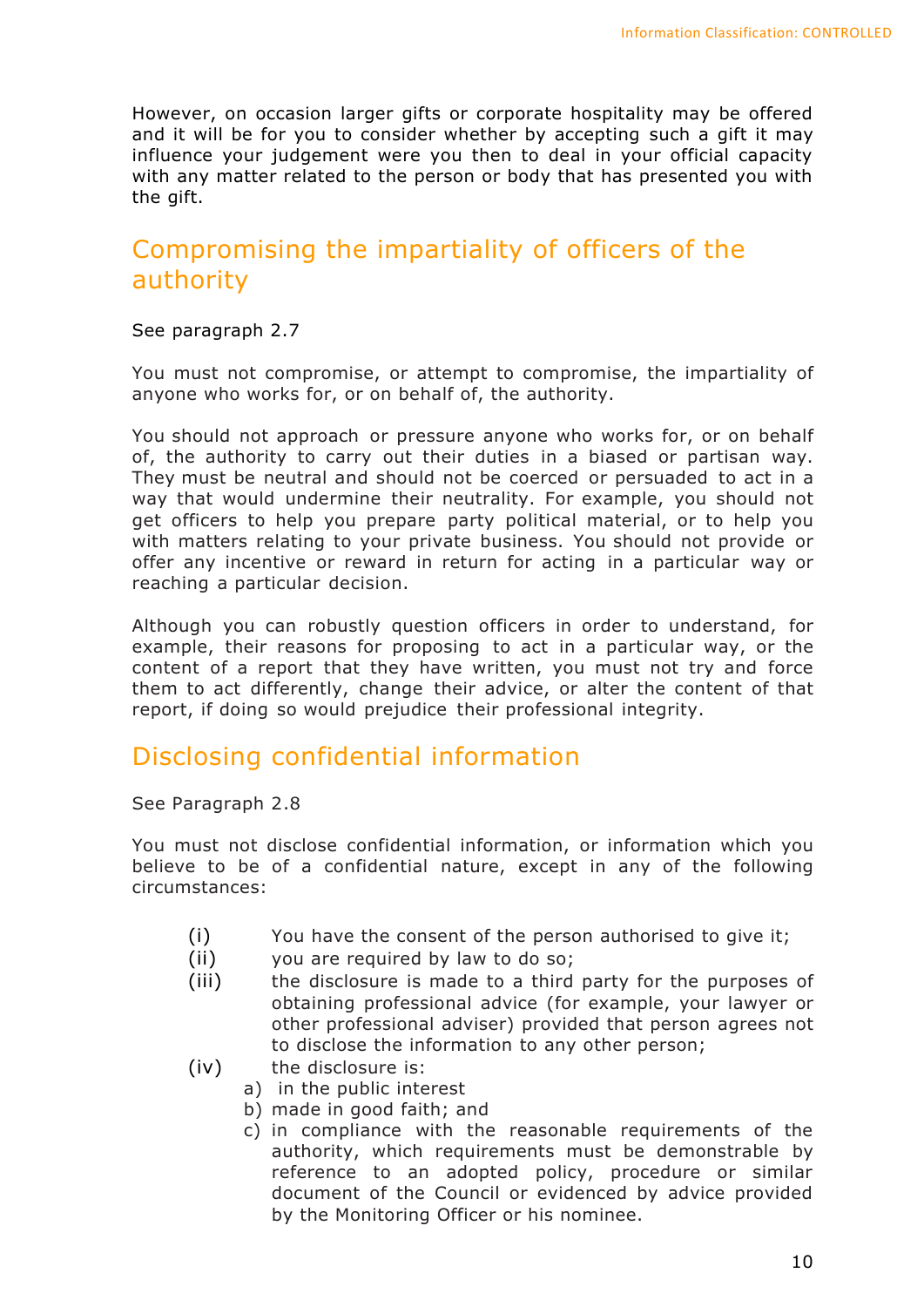For a disclosure to be in the public interest all of the following four requirements have to be met:

- 1. The disclosure must be reasonable
- 2. The disclosure must be in the public interest
- 3. The disclosure must be made in good faith
- 4. The disclosure must be made in compliance with any reasonable requirements of your authority

In relation to the disclosure of confidential information in the public interest, the four requirements to be met are outlined in more detail below.

- 1. The first requirement, that the disclosure must be reasonable, requires you to consider matters such as:
	- Whether you believe that the information disclosed, and any allegation contained in it, is substantially true. If you do not believe this, the disclosure is unlikely to be reasonable.
	- Whether you make the disclosure for personal gain. If you are paid to disclose the information, the disclosure is unlikely to be reasonable.
	- The identity of the person to whom the disclosure is made. It may be reasonable to disclose information to the police or to an appropriate regulator. It is less likely to be reasonable for you to disclose the information to the world at large through the media.
	- The extent of the information disclosed. The inclusion of unnecessary detail, and in particular, private matters such as addresses or telephone numbers, is likely to render the disclosure unreasonable.
	- The seriousness of the matter. The more serious the matter disclosed, the more likely it is that the disclosure will be reasonable.
	- The timing of the disclosure. If the matter to which the disclosure relates has already occurred, and is unlikely to occur again, the disclosure may be less likely to be reasonable than if the matter is continuing or is likely to re-occur.
	- Whether the disclosure involves your authority failing in a duty of confidence owed to another person i/e is the disclosure a breach of data protection legislation.
- 2. The second requirement, that the disclosure must be in the public interest, needs to involve one or more of the following matters or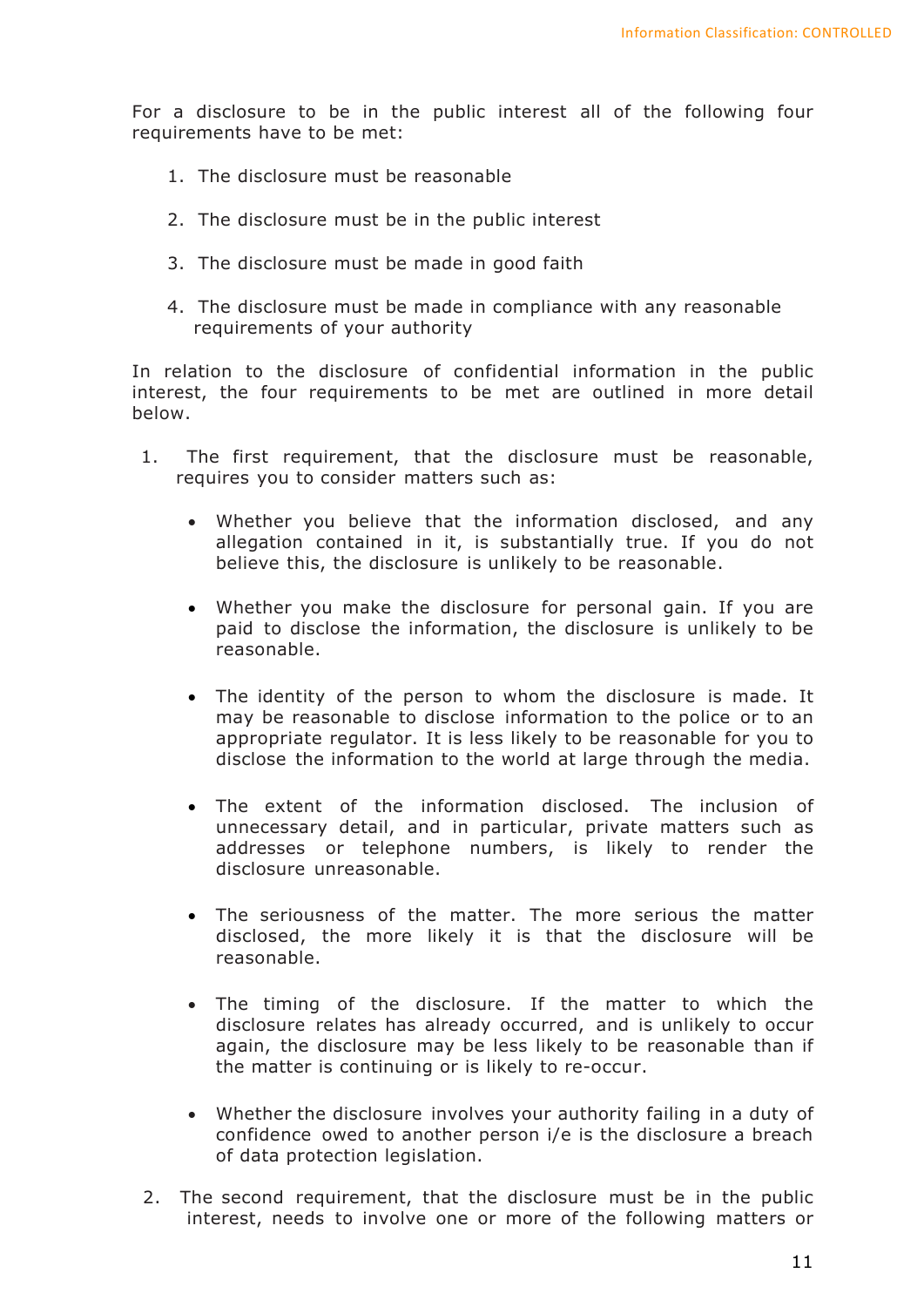something of comparable seriousness, which has either happened in the past, is currently happening, or is likely to happen in the future:

- a. A criminal offence is committed.
- b. Your authority or some other person fails to comply with any legal obligation to which they are subject.
- c. A miscarriage of justice occurs.
- d. The health or safety of any individual is in danger.
- e. The environment is likely to be damaged.
- f. That information tending to show any matter falling within (a) to (e) is deliberately concealed.
- 3. The third requirement, that the disclosure is made in good faith, will not be met if you act with an ulterior motive, for example, to achieve a party-political advantage or to settle a score with a political opponent.
- 4. The fourth requirement, that you comply with the reasonable requirements of your authority, means that before making the disclosure you must comply with your authority's policies or protocols on matters such as whistle-blowing and confidential information. You must first raise your concerns through the appropriate channels set out in such policies or protocols.

In summary, to decide whether the disclosure is reasonable and in the public interest, you may need to conduct a balancing exercise weighing up the public interest in maintaining confidentiality against any other factors that may be in the public interest which favours disclosure. This will require a careful focus on how confidential the information is, on any potentially harmful consequences of its disclosure, and on any factors, which may justify its disclosure despite these potential consequences.

In some situations, it is extremely unlikely that a disclosure can be justified in the public interest. These will include where the disclosure amounts to a criminal offence, or where the information disclosed is protected by legal professional privilege.

#### Preventing access to information

See paragraph 2.9

You must not prevent or attempt to prevent another person from gaining access to information to which that person is entitled to by law.

This includes information under the *Freedom of Information Act 2000* or those copies of minutes, agendas, reports and other documents of your authority which they have a right to access or information you may hold as a Councillor from, for example, dealing with someone in the course of your casework. To find out more about what types of information the public can access, contact the Information Commissioner's Office by visiting www.ico.gov.uk or by calling 845 630 6060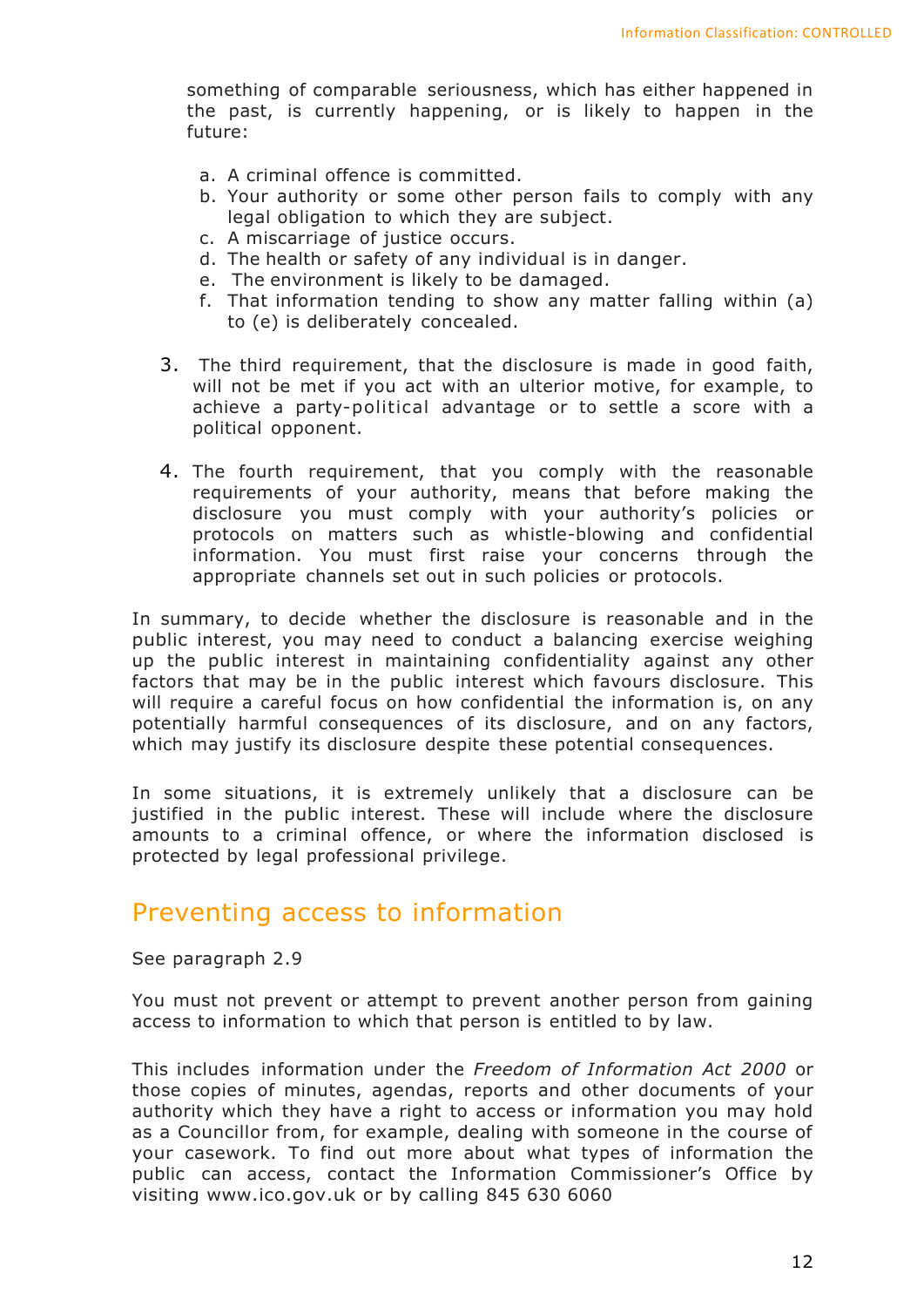## **Disrepute**

#### See Paragraph 2.10

You must not conduct yourself in a manner which could be reasonably be regarded as bringing your office or authority into disrepute.

As a member, your actions and behaviour are subject to greater scrutiny than that of ordinary members of the public. You should be aware that your actions may have an adverse impact on your office or your authority.

Disrepute can be defined as a lack or loss of good reputation; this can include reducing the public's confidence in the member's ability to fulfil their role or something that adversely affects the reputation of the member or their authority generally.

For example: Were you to be found to have failed to have treated a member of the public with respect it may also be found that you have brought your office, and depending on the severity of the allegations, your authority into disrepute.

### Using your position improperly

See Paragraph 2.11

You must not use, or attempt to use, your position improperly to the advantage or disadvantage of yourself or anyone else.

You should not use, or attempt to use, your public office either for your own or anybody else's personal gain or loss. For example, your behaviour would be improper if you sought to further your own private interests through your position as a member by utilising your access to other members and officers in an attempt to resolve a personal matter.

In addition to paragraph 2.11, paragraphs 5A and 5B are also designed to prevent you from using your position improperly as they require you to register and declare interests and to leave the meeting where a matter is being discussed in which you either have a pecuniary or a non-registerable interest

#### Using resources for proper purposes only

See Paragraph 2.12 & 2.13

You must when using or authorising the use by others of the resources of the Council:

- i) Act in accordance with the reasonable requirements of the Council.
- ii) ensure that such resources are not used improperly for political, including party political, purposes; and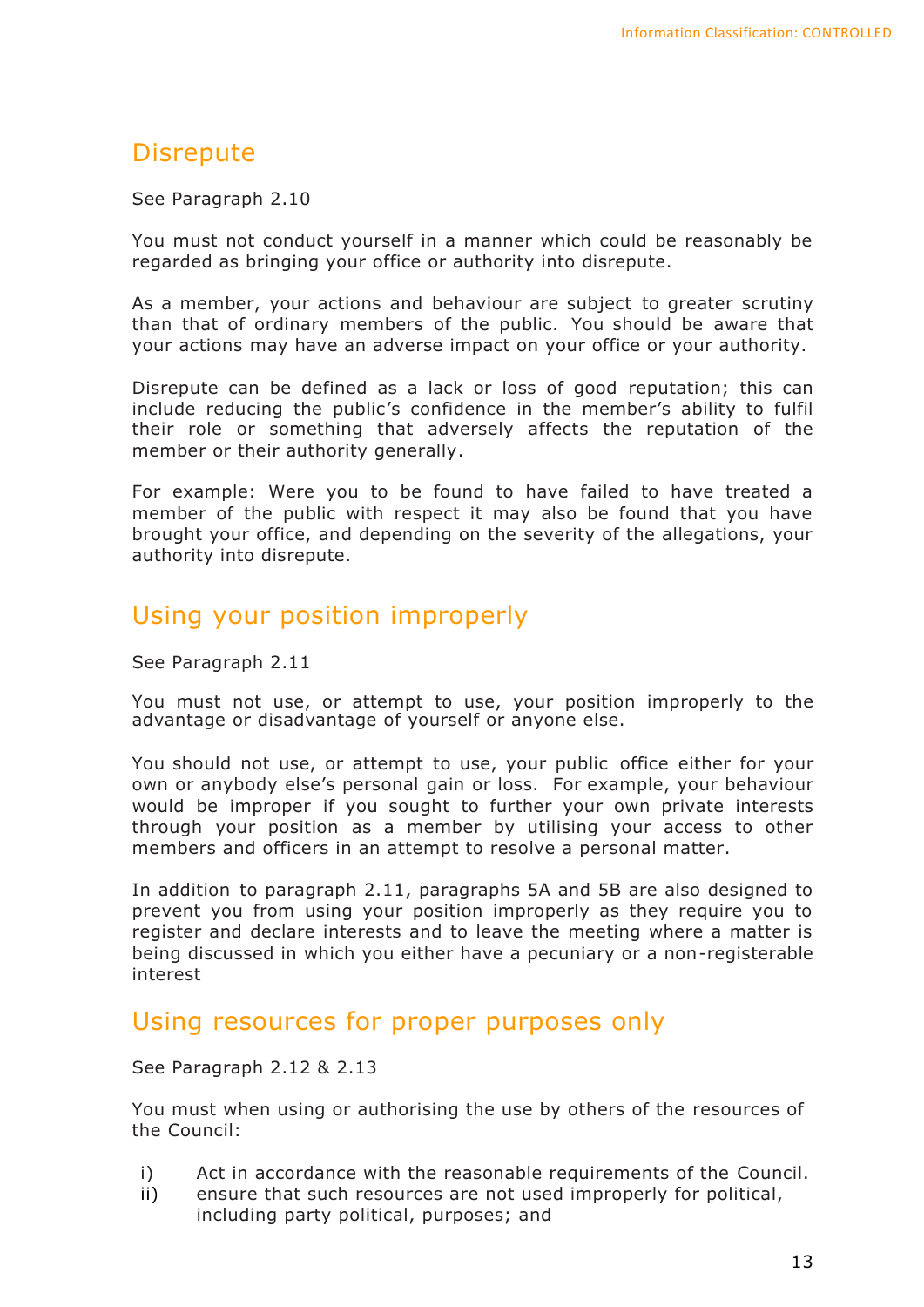iii) have regard to any statutory or other requirement relating to local authority publicity.

Where the Council provides you with resources, for example a telephone, computer and other IT facilities, you must only use these resources for carrying out the business of the Council or any other activity which your authority has authorised you to use them for.

You must be familiar with the rules applying to the use of these resources made by your authority. Failure to comply with your authority's rules is likely to amount to a breach of the Code of Conduct.

If you authorise someone (for example a member of your family) to use your authority's resources, you must take care to ensure that this is allowed by your authority's rules.

You should also not use the resources of your authority for political purposes however, the Council may authorise you to use its resources and facilities in connection with Council business, such as in dealing with correspondence from your constituents.

## Giving reasons for decisions

See Paragraph 2.14

You must give reasons for all decisions in accordance with statutory requirements and any reasonable requirements imposed by the Council.

Giving reasons for decisions is particularly important in relation to regulatory decisions and decisions where people's rights are affected. Where members disagree with officer recommendations in making a decision, members will need to take particular care in giving clear reasons for the decision.

#### Considering advice provided to you

See Paragraph 2.15

When reaching decisions on any matter you must have regard to any advice given to you by the Proper Officer of the Council which is usually the Clerk, or the Monitoring Officer.

If you seek advice, or advice is offered to you, for example, on whether or not you should register a personal interest, you should have regard to this advice before you make your mind up. Failure to do so, may be a breach of the Code of Conduct.

### Assisting with any investigation into an alleged breach of the Code of Conduct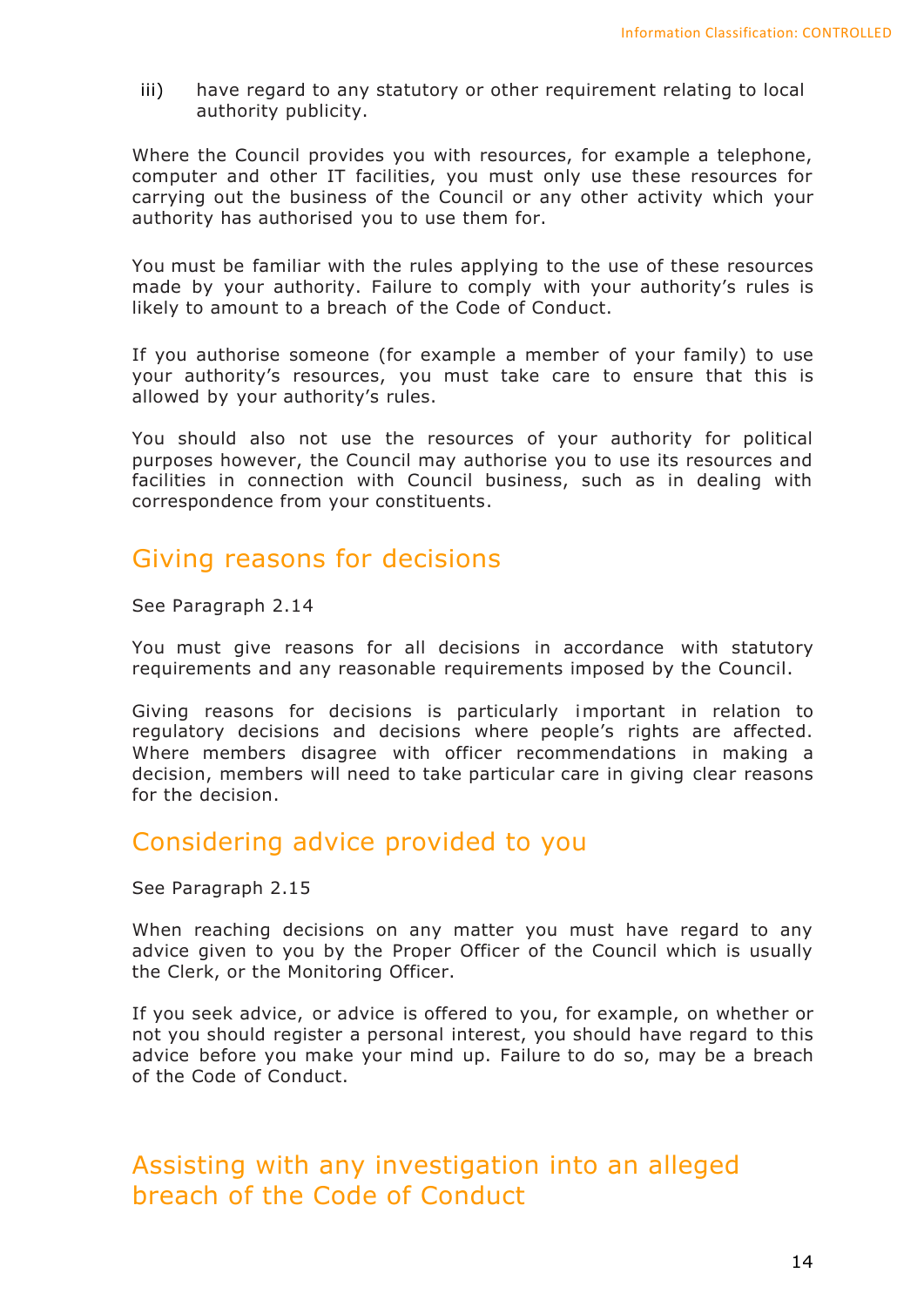#### See Paragraph 2.16

You have a duty to assist and engage with any request from the Monitoring Officer undertaking any investigation into any alleged breach of the Code of Conduct. Cornwall Council has a duty to maintain the system of investigation and assessment and you are required to respond to requests for information and evidence made of you as part of an investigation.

#### Undertaking training regularly

See Paragraph 2.17

You must attend training in the Code of Conduct and the principles of public life within six months of taking up office. It is essential that as an elected member you recognised the importance of achieving high standards in all parts of your role as a local councillor.

There is a statutory requirement for every council to have a code of conduct which reflects the principles of public life. Induction training demonstrate a commitment to the highest standards in public life and when it applies to you as a local councillor.

It is recommended that this training should be repeated at least every 2 years to demonstrate a commitment to high standards. As part of any investigation into alleged breaches of the standards regime, the Monitoring Officer may make a recommendation for member training and failing to attend a further session would leave a member open to a further sanction under the code.

# 3 Interests

Part 3 of the Code of Conduct sets out the requirement to register and declare your interests and also make it a requirement for you to withdraw from the room or chamber in which a matter in which you have an interest is being discussed.

The interests as set out in the Code which require registering are those as defined by the Secretary of State, these can be found at paragraph 5A of the Code and are defined as Disclosable Pecuniary Interests. Nonregisterable interests are found at part 5B of the Code and, as the name would imply, these interests do not require registering on your register of interests form. However, should you have a non-registerable interest in a matter under discussion you are required to comply with the Code. What actions you are required to take in these circumstances is set out below.

The provisions relating to both the requirement to register interests and to declare them are subject to the provisions surrounding sensitive interests as set in at Part 4 of the Code and this guidance.

#### The requirement to register your interests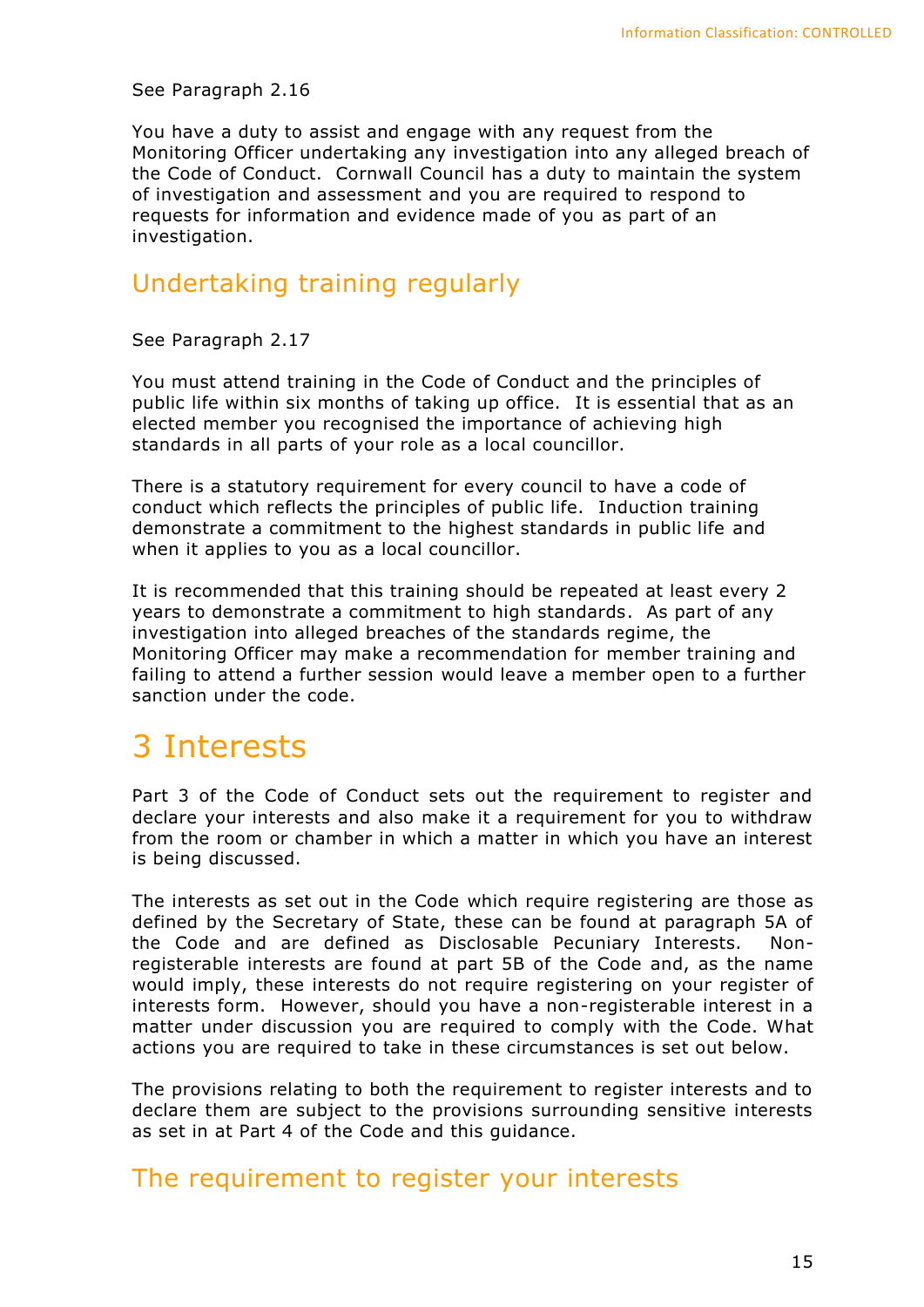All members of a relevant authority, which include a City, Community, Town or Parish Council have a legal duty under the Localism Act 2011 to register pecuniary interests in the register maintained by the Monitoring Officer for their area. The types of interests that must be registered are prescribed in regulations as set out by the Secretary of State. Currently those regulations are The Relevant Authorities (Disclosable Pecuniary Interests) Regulations 2012.

Paragraph 3.2 of the Code states:

Within 28 days of becoming a Member you must notify the Council's Monitoring Officer of any disclosable pecuniary interests that you have at the time of giving the notification.

Paragraph 3.3 of the Code further states:

Where you become a Member as a result of re-election or your co-option being renewed you need only comply with paragraph 3.2 of the Code to the extent that your disclosable pecuniary interests are not already entered onto the register at the time the notification was given.

For clarity paragraph 3.4 of the Code states:

You are not required to notify non-registerable interests to the Monitoring Officer for inclusion on the register.

The Monitoring Officer for all City, Community, Town or Parish Councillors in Cornwall is the Monitoring Officer of Cornwall Council.

When registering your interests it is a requirement for you to register any interests which are within the categories as set out at paragraph 5A of the Code in relation to:

- you; **and**
- your spouse or civil partner, a person you are living with as your husband or wife, or a person you are living with as if you are civil partners (in relation to these latter interests you must be aware of the interest of the other person for the obligation to register to arise)

*Please note – In asking for this information Cornwall Council has not determined what interests you are required to register. The classes of interest that have to be registered have been determined by the Secretary of State as set out in the Regulations referred to above.*

It is important you note that you will commit a criminal offence if, without reasonable excuse if you,

(i) fail to provide information that you are required to register; or (ii) provide information that is false or misleading and you know that the information is false or misleading or you are reckless as to whether the information is true and not misleading. If you commit such an offence you can be liable on summary conviction to a fine not exceeding level 5 on the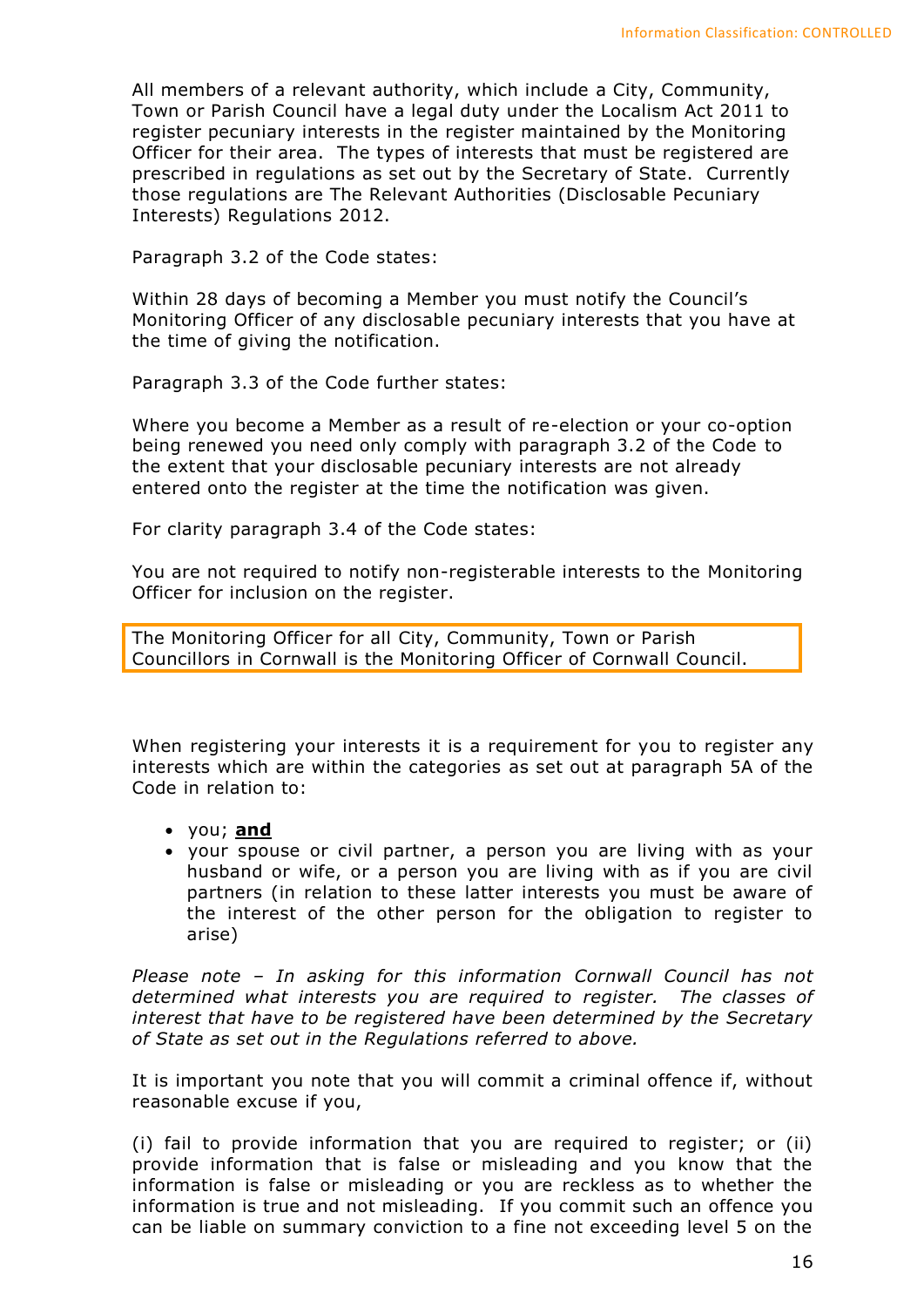standard scale and be disqualified from holding public office for up to 5 years. *(Section 34 of the Localism Act 2011)*

When notifying the Monitoring Officer of your interests this must be done in writing but notifications by e-mail will be accepted.

#### Participation at Meetings

Paragraph 3.5 of the Code states:

If you are present at a meeting and you are aware that you have a nonregisterable interest or a disclosable pecuniary interest in any matter being considered or to be considered at the meeting you must disclose that interest to the meeting if that interest is not already entered in the register and, unless you have the benefit of a current and relevant dispensation in relation to that matter, you must:

- (i) not participate, or participate further, in any discussions of the matter at the meeting;
- (ii) not participate in any vote, or further vote, taken on the matter at the meeting; and
- (iii) remove yourself from the meeting while any discussion or vote takes place on the matter, to the extent that you are required to absent yourself in accordance with the Council's standing orders or other relevant procedural rules.

Meetings are defined as, 'any meeting of the Council and any of the Council's committee's, sub committee's, joint committee's with other authorities or other formal meetings.

## Paragraph 5A - Disclosable Pecuniary Interests

The interests which you are required to register are those that have been defined by the Secretary of State as Disclosable Pecuniary Interests and are set out at paragraph 5A of the Code. These interests also affect your ability to participate at a meeting where you have a disclosable pecuniary interest in any of the matters that are to be considered at the meeting. The flow chart at Appendix 2 will assist with what actions you need to take at a meeting if you have a disclosable pecuniary interests in any matter as these actions are dependent on whether you have registered the interest or not.

To assist with the understanding of disclosable pecuniary interests paragraph 5A(a) of the Code reproduces the meanings given in the Regulations to certain words that are found in paragraph 5A(b) in order to assist with the interpretation of the interests.

Paragraph 5A(b) of the Code then goes on the set out what are considered by the Secretary of State to be Disclosable Pecuniary Interests, these are set out below. The wording in italics is to aid with the interpretation of the interest.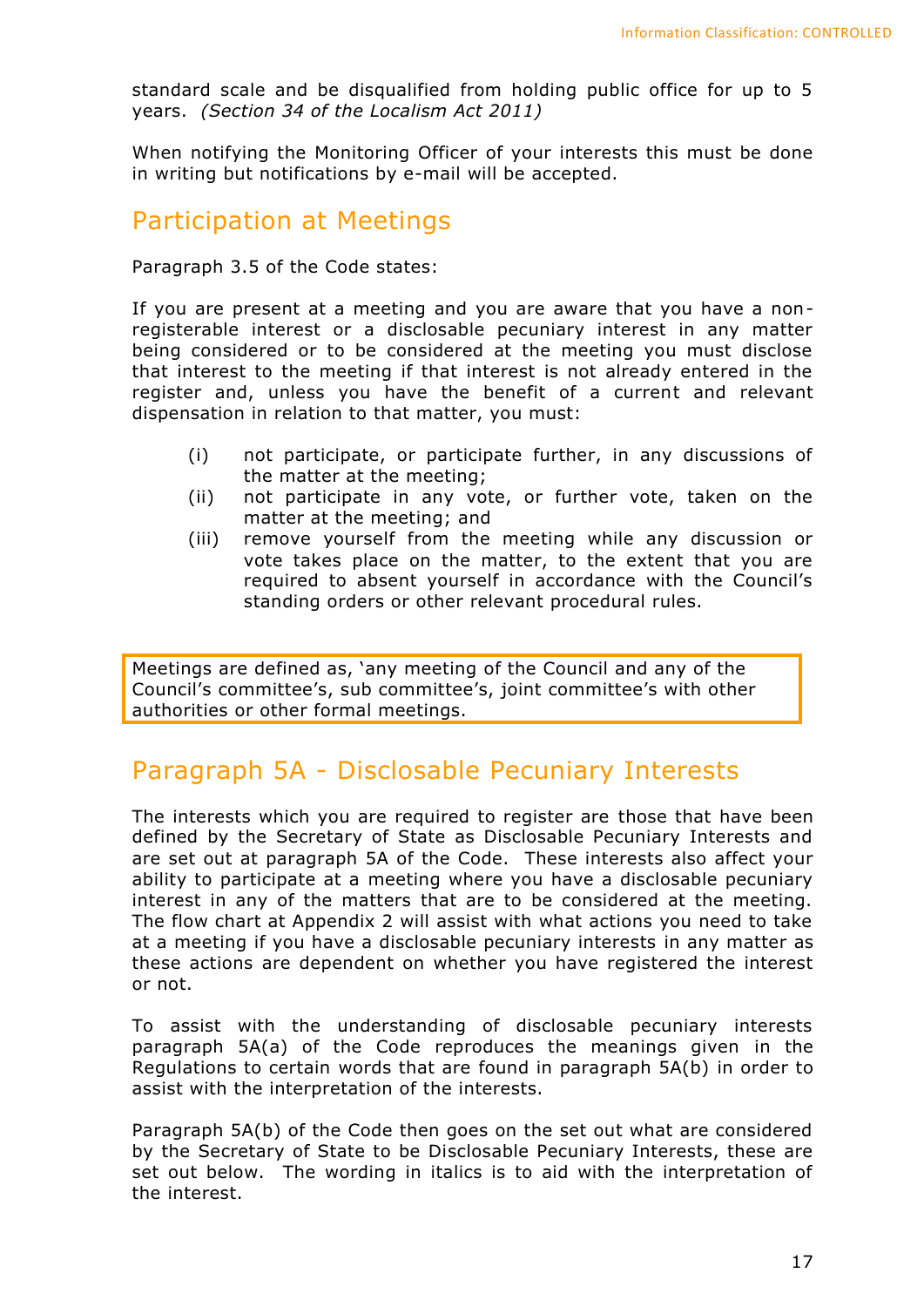#### 5A(b)(i) Employment etc.

This is described in the regulations as any employment, office, trade, profession or vocation carried on for profit or gain and can be considered as the job or other means by which you or your spouse, civil partner, etc. make your living, whether employed or self-employed.

*In considering if you have an interest under paragraph 5A(b)(i) you need to consider your job, business, office, trade or profession for which you are or should be paid and if not registered this will need to be stated at the meeting. This section does not include any voluntary work for which you are not paid or reimbursed, whether for your time or otherwise*.

#### 5A(b)(ii) Sponsorship

The regulations consider this to be any payment or provision of any other financial benefit (other than from the relevant authority) made or provided within the relevant period in respect of any expenses incurred by the member in carrying out duties as a member, or towards the election expenses of the member. This includes any payment or financial benefit from a trade union within the meaning of the Trade Union and Labour Relations (Consolidation) Act 1992*.*

*This interest includes any money, whether in cash or otherwise, or any financial benefit, such as the remission of monies you would otherwise have been required to pay or something else representing a financial benefit if any of these relate to your election expenses or your expenses in carrying out your duties as a member, so far as received in the 12 months ending with the day on which you register the payment or benefit. If not registered you will need to state at the meeting what the payment or benefit was, from whom it was received (including any trade union) and what it related to. It does not include such of the above as have been received from the council you are a member of so, for example, you will not need to register expenses and allowances received from your council in your capacity as a member.*

*You will be aware that you are required to register/declare this interest however, the neither the regulations nor the code require you to register or declare sponsorship relating to your spouse, civil partner etc. However, you should remember that any sponsorship your spouse civil partner etc may receive has the potential to create an interest under paragraph 5(B) as a non-registerable interest.* 

#### 5A(b)(iii) – Contracts

This is stated in the regulations as being any contract which is made between the relevant person (or a body in which the relevant person has a beneficial interest) and the relevant authority:

(a) under which goods or services are to be provided or works are to be executed; and

(b) which has not been fully discharged.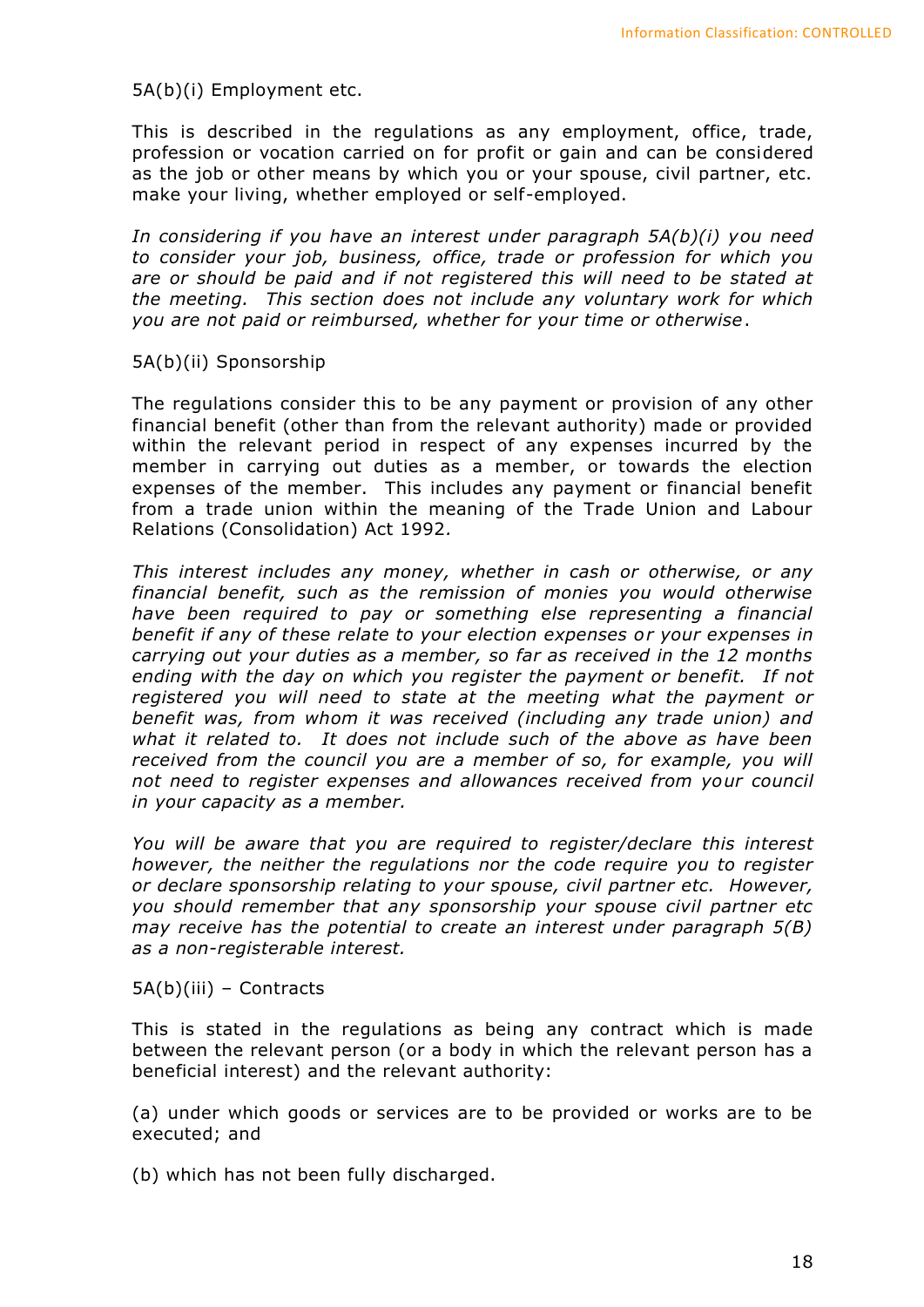*In considering this as an interest the word 'contract' has the usual meeting and it includes any contract between (1) the council of which you are a member and (2) you, your spouse, civil partner etc., a firm in which you, your spouse, civil partner etc. are a partner or an incorporated entity (e.g. a company) of which you, your spouse, civil partner etc. are a director or in the securities\* of which you, your spouse or civil partner etc. have a beneficial interest. The contract will relate to the provision of goods and services and there will still be obligations to be performed by one or more of the parties to the contract. Such contracts might relate to, e.g. carrying out works to your council's premises, providing your council with stationery or computers or receiving goods or services from your council.*

*\* 'securities' means shares, debentures, debenture stock, loan stock, bonds, units of a collective investment scheme within the meaning of the Financial Services and Markets Act 2000 and other securities of any description, other than money deposited with a building society.*

 $5A(b)(iv)$  – Land

This is simply stated in the regulations as being any beneficial interest in land which is within the area of the relevant authority.

*This interest covers any land or property in the area of the council of which you are a member in relation to which you, your spouse, civil partner etc. (i) are the owner(s), lessee(s) or lessor(s); (ii) are otherwise legally entitled to occupy; (iii) are entitled to receive the rents or profits; (iv) are a lender with security over the land or property; or (v) otherwise have the right to claim a share or all of such land or property, the proceeds of sale of or the income from it. This will include home addresses as well as business addresses where the business is yours or you have a share in such land and property as a result of your interest in the business.*

 $5A(b)(v)$  – Licences

This is defined in the regulations as any licence (alone or jointly with others) to occupy land in the area of the relevant authority for a month or longer.

*Paragraph 5A(b)(v) covers any written or verbal licence (permission) to occupy land in the area of the council of which you are a member such as*  in relation to an allotment, grazing horses, access to land for fishing *purposes or the use of a garage. The licence needs to be registered whether you, your spouse, civil partner etc. hold it or benefit from it alone or jointly with others.*

5A(b)(vi) – Corporate Tenancies

This is set out in the regulations as any tenancy where (to the member's knowledge)—

(a) the landlord is the relevant authority; and

(b) the tenant is a body in which the relevant person has a beneficial interest.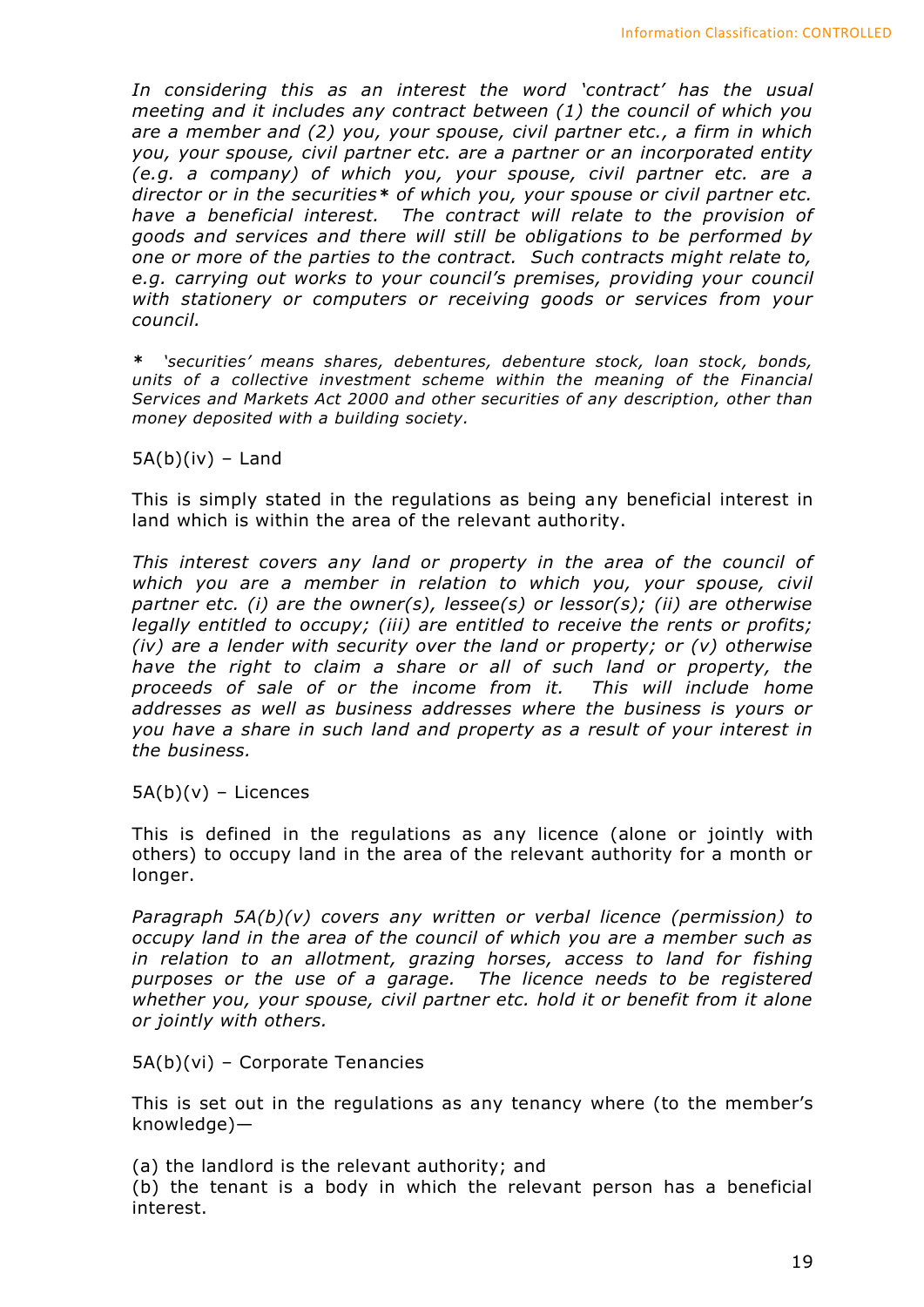*For guidance this relates to any tenancy between (1) the council of which you are a member and (2) a firm in which you, your spouse, civil partner etc. are a partner or an incorporated entity (e.g. a company) of which you, your spouse, civil partner etc are a director or in the securities\* of which you, your spouse, civil partner etc. have a beneficial interest.*

*'securities' means shares, debentures, debenture stock, loan stock, bonds, units of a collective investment scheme within the meaning of the [Financial Services](http://www.lexisnexis.com/uk/legal/search/runRemoteLink.do?langcountry=GB&linkInfo=F%23GB%23UK_ACTS%23num%252000_8a_Title%25&risb=21_T15070666412&bct=A&service=citation&A=0.40199331026391716)  [and Markets Act 2000](http://www.lexisnexis.com/uk/legal/search/runRemoteLink.do?langcountry=GB&linkInfo=F%23GB%23UK_ACTS%23num%252000_8a_Title%25&risb=21_T15070666412&bct=A&service=citation&A=0.40199331026391716) and other securities of any description, other than money deposited with a building society.*

5A(b)(vii) – Securities

This is any beneficial interest in securities of a body where— (a) that body (to the member's knowledge) has a place of business or land in the area of the relevant authority; and (b) either— (i) the total nominal value of the securities exceeds £25,000 or one hundredth of the total issued share capital of that body; or (ii) if the share capital of that body is of more than one class, the total

nominal value of the shares of any one class in which the relevant person has a beneficial interest exceeds one hundredth of the total issued share capital of that class.

*For guidance this is any securities that you, your spouse, civil partner, etc. own, with or without others, which are shares, debentures, debenture stock, loan stock, bonds, units of a collective investment scheme within the meaning of the Financial Services and Markets Act 2000 and other securities of any description, other than money deposited with a building society. The body to which the securities relate needs to have a place of business or land in the area of the council of which you are a member and one of the conditions in (b)(i) or (ii) above has to be met. Even if the body is dormant the securities must be registered. We have interpreted 'place of business' as including the registered office of the body.*

#### Paragraph 5B – Non-registerable interests

In addition to the requirement under paragraph 3.5 of the Code to not participate or vote in any matter in which you have an interest in arising under paragraph 5A there is also a requirement for you to take the same actions in relation to any interests that may arise under paragraph 5B of the Code, which states:

You have a non-registerable interest where a decision in relation to a matter being determined or to be determined:

- (i) might reasonably be regarded as affecting the financial position or well being of you; a member of your family or any person with whom you have a close association; or any body or group which you are a member of more than it might affect the majority of council tax payers, rate payers or inhabitants in your electoral division or area; and
- (ii) the interest is such that a reasonable person with knowledge of all the relevant facts would consider your interest so significant that it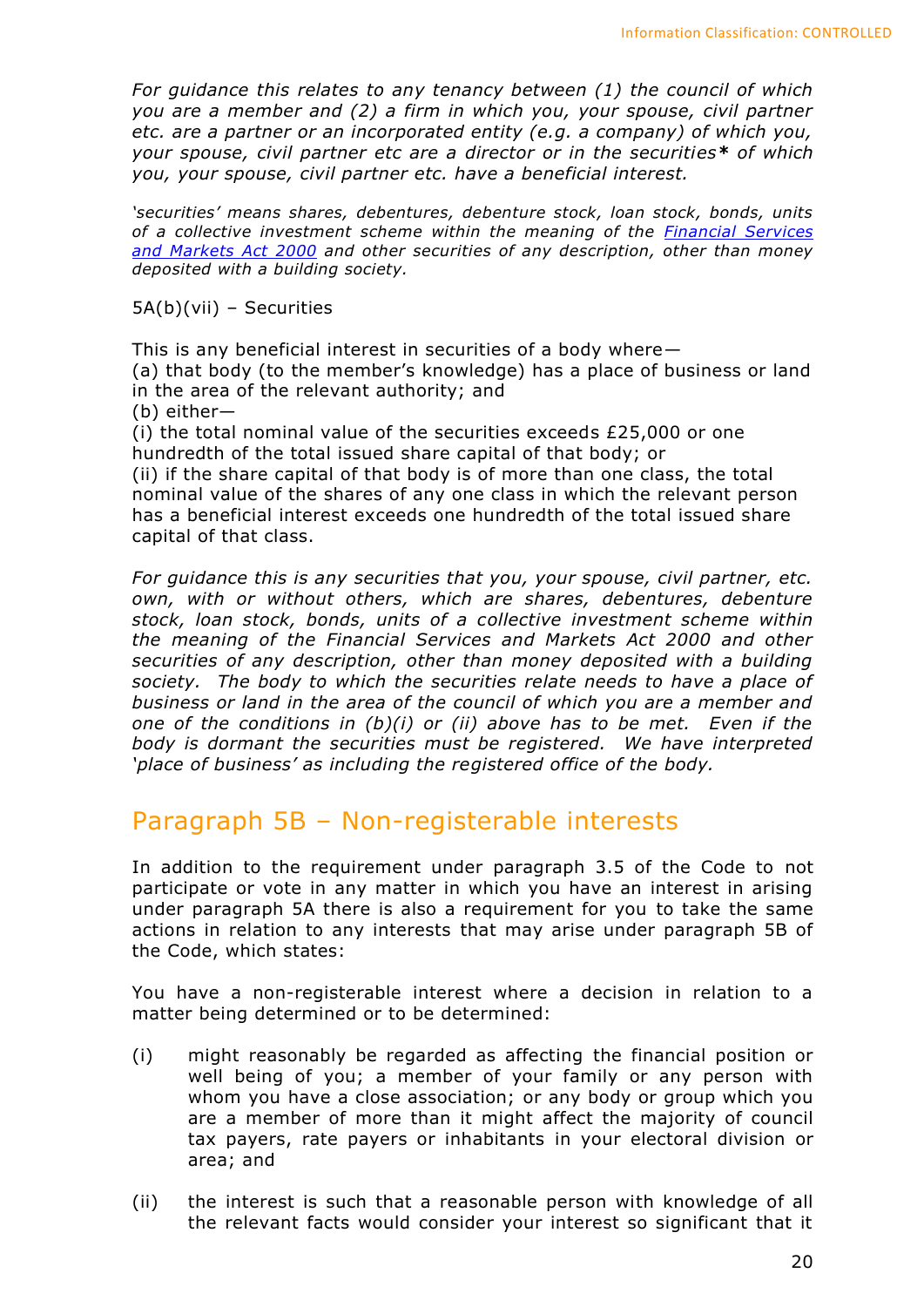is likely to prejudice your judgement of the public interest.

#### How does this affect me?

The following can be used as a guide to help you determine if you have an interest under paragraph 5B of the Code.

#### *What does "affecting well-being or financial position" mean?*

The term 'well-being' can be described as a condition of contentedness and happiness. Anything that could affect your quality of life, either positively or negatively, is likely to affect your well-being.

A personal interest can affect you, your family or close personal associates positively and negatively. So if you or they have the potential to gain or lose from a matter under consideration, a personal interest would need to be declared in both situations.

#### *Who is a member of your family or close associate?*

A member of your family should be given a very wide meaning. It includes a partner (someone you are married to, your civil partner, or someone you live with in a similar capacity), a parent, a parent-in-law, a son or daughter, a stepson or stepdaughter, the child of a partner, a brother or sister, a brother or sister of your partner, a grandparent, a grandchild, an uncle or aunt, a nephew or niece, and the partners of any of these people.

A person with whom you have a close association is someone that you are in either regular or irregular contact with over a period of time who is more than an acquaintance. It is someone a reasonable member of the public might think you would be prepared to favour or disadvantage when discussing a matter that affects them. It may be a friend, a colleague, a business associate or someone whom you know through general social contacts.

#### *What does it mean by "more than it might affect the majority of council tax payers, rate payers or inhabitants in your electoral division or area"?*

No issue will arise where the matter under consideration affects you to the same extent as other council tax payers, rate payers, or inhabitants in your division or area.

#### *How do I judge if the interest is so significant that it is likely to prejudice my judgement of the public interest?*

For an interest to be declarable under paragraph 5B it must be such that it is likely to prejudice your judgement. In other words the interest must be likely to impair your judgement when you are considering a whether a matter which is in the public interest. Local knowledge or connections with the local community are not normally sufficient to meet this test. There must be some other factor that others would think may harm your ability to view the matter under consideration objectively.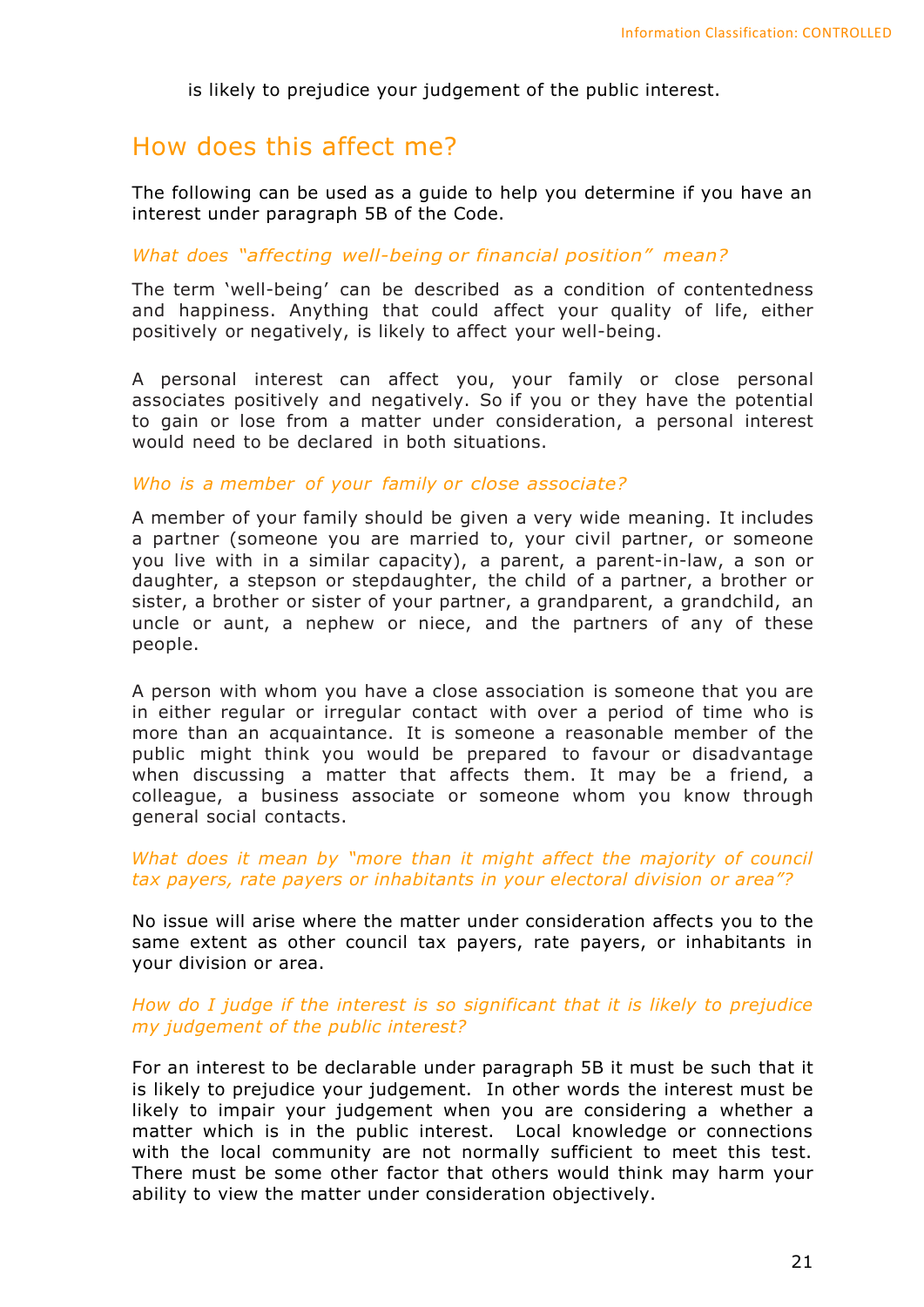When considering if you have an interest that may prejudice your views the SOAP test may be of use;

**S**elflessness: Could any and every decision you have made in connection with the matter be regarded as selfless?

**O**bjectivity: Could you be regarded as being as objective in the matter as other members that are considering the same matter?

**A**ccountability: Could your involvement stand up to public scrutiny?

Public interest: Would the public interest be harmed by the member's involvement.

The flowchart attached to this guidance at Appendix 1 demonstrates the actions you should take if you have either a disclosable pecuniary interest or a non-registerable interest and you are attending a meeting where you have an interest in an item on the agenda.

# **4 Sensitive Interests**

Paragraph 4.1 of the Code states:

Members must notify the Monitoring Officer of the details of sensitive interests but the details of such interests will not be included in any published version of the register.

Paragraph 4.2 then further states:

The requirement in paragraph 3(5) of Part 3 of the Code to disclose interests to meetings shall in relation to sensitive interests be limited to declaring the existence of an interest and the detail of the interest need not be declared.

*What is a sensitive interest?*

This is an interest which is likely to create a serious risk of violence or intimidation against you or someone which whom you have a close association were this to be placed in the public domain. For example: A sensitive interest may arise under employment if employed by an establishment that conducts scientific research or if someone with whom you have a close association is involved with scientific research.

The Code requires that this information is still provided to the Monitoring Officer but it will not be included in any published version of your register of interests and should you be at a meeting where in the normal course of events you would be required to declare the existence of an interest if the interest is one that is considered sensitive you only need to disclose the existence of the interest, not the nature of it.